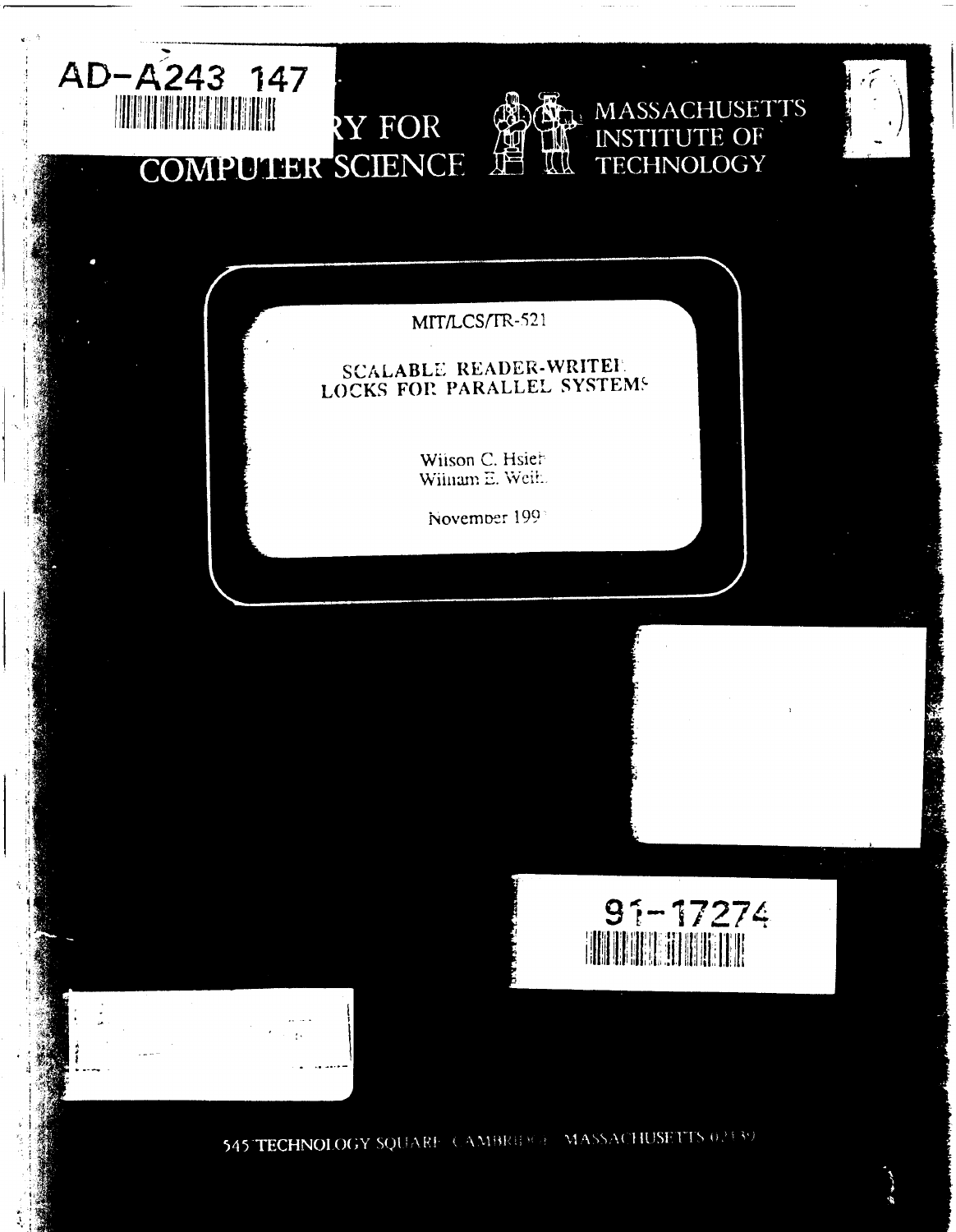## MIT/LCS/TR-521

 $\sim 10^4$ 

#### **SCALABLE** READER-WRITER **LOCKS** FOR PARALLEL **SYSTEMS**

Wilson **C.** Hsieh William E. Weihi

November **1991**





 $\sim$  $\bullet$ 

 $\mathbf{r}$ 

 $1032$  $91 -$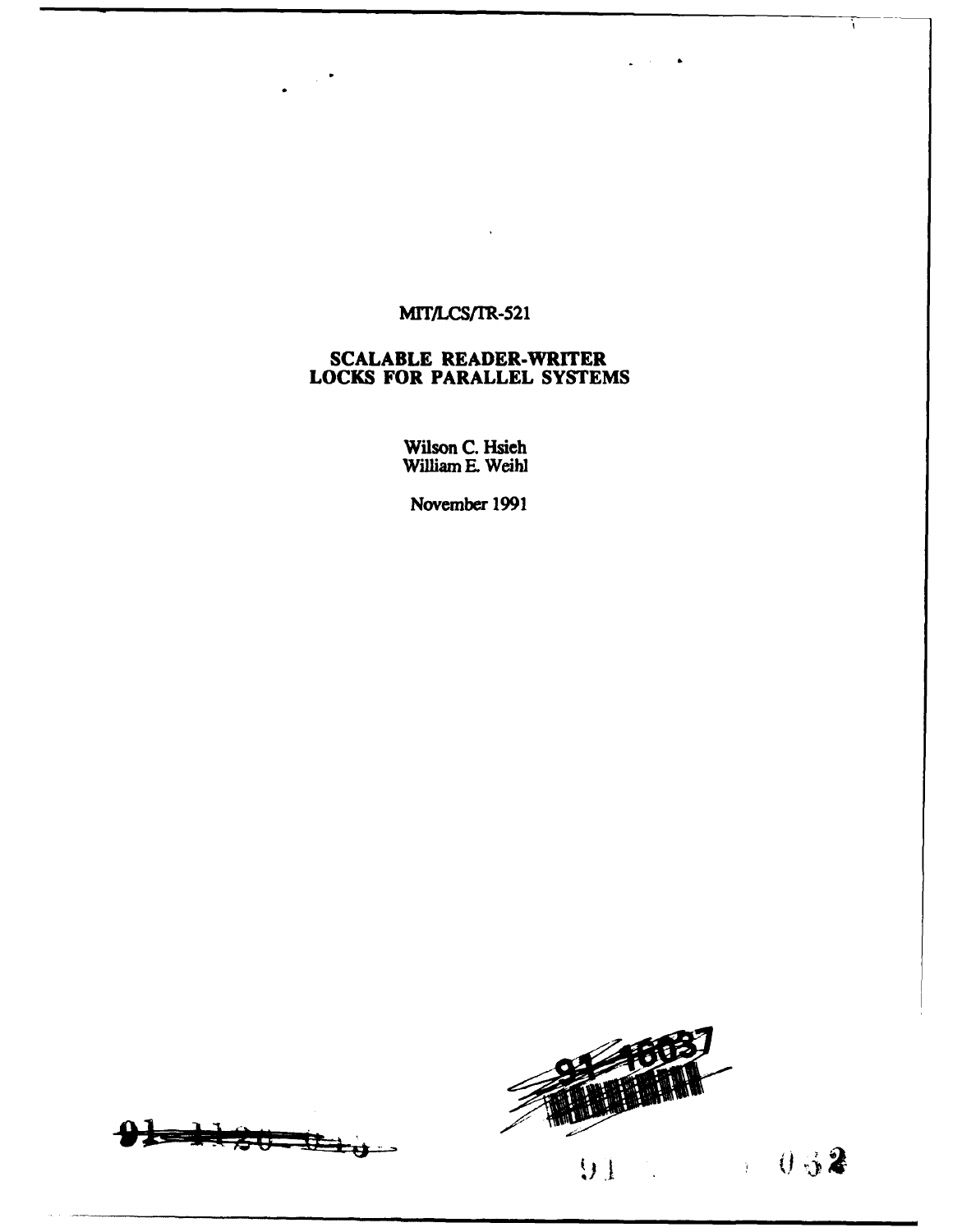|                                                                                                                                                                                                                                                                                                                                                                                                                                                                                                                                                                                                                                                                                                                                     |     | <b>REPORT DOCUMENTATION PAGE</b>                                                                                                                                                                                                                                                                                                                                                                                                                                                                                                                                                                                                                                                                                                                                                                                                                                                                                                                                                  |  |                                            | Form Approved<br>OMB No. 0704-0188                                         |
|-------------------------------------------------------------------------------------------------------------------------------------------------------------------------------------------------------------------------------------------------------------------------------------------------------------------------------------------------------------------------------------------------------------------------------------------------------------------------------------------------------------------------------------------------------------------------------------------------------------------------------------------------------------------------------------------------------------------------------------|-----|-----------------------------------------------------------------------------------------------------------------------------------------------------------------------------------------------------------------------------------------------------------------------------------------------------------------------------------------------------------------------------------------------------------------------------------------------------------------------------------------------------------------------------------------------------------------------------------------------------------------------------------------------------------------------------------------------------------------------------------------------------------------------------------------------------------------------------------------------------------------------------------------------------------------------------------------------------------------------------------|--|--------------------------------------------|----------------------------------------------------------------------------|
| Puplic reporting burden for this collection of information is estimated to average 1 hour der response, including the time for reviewing instructions, searching existing data sources,<br>gathering and maintaining the data needed, and completing and reviewing the collection of information. Send comments regarding this burden estimate or any other aspect of this<br>collection of information, including suggestions for reducing this ourden to Washington Headquarters Services, Directorate for information Operations and Reports, 1215 Jefferson.<br>Davis Highway, Suite 1204, Arlington, VA 22202-4302, and to the Otfice of Management and Budget, Paperwork Reduction Project (0704-0188), Washington, DC 20503. |     |                                                                                                                                                                                                                                                                                                                                                                                                                                                                                                                                                                                                                                                                                                                                                                                                                                                                                                                                                                                   |  |                                            |                                                                            |
| 1. AGENCY USE ONLY (Leave blank)                                                                                                                                                                                                                                                                                                                                                                                                                                                                                                                                                                                                                                                                                                    |     | 2. REPORT DATE                                                                                                                                                                                                                                                                                                                                                                                                                                                                                                                                                                                                                                                                                                                                                                                                                                                                                                                                                                    |  | 3. REPORT TYPE AND DATES COVERED           |                                                                            |
| <b>4. TITLE AND SUBTITLE</b>                                                                                                                                                                                                                                                                                                                                                                                                                                                                                                                                                                                                                                                                                                        |     |                                                                                                                                                                                                                                                                                                                                                                                                                                                                                                                                                                                                                                                                                                                                                                                                                                                                                                                                                                                   |  |                                            | <b>S. FUNDING NUMBERS</b>                                                  |
| Scalable Reader-Writer Locks for Parallel System                                                                                                                                                                                                                                                                                                                                                                                                                                                                                                                                                                                                                                                                                    |     |                                                                                                                                                                                                                                                                                                                                                                                                                                                                                                                                                                                                                                                                                                                                                                                                                                                                                                                                                                                   |  |                                            |                                                                            |
| 6. AUTHOR(S)                                                                                                                                                                                                                                                                                                                                                                                                                                                                                                                                                                                                                                                                                                                        |     |                                                                                                                                                                                                                                                                                                                                                                                                                                                                                                                                                                                                                                                                                                                                                                                                                                                                                                                                                                                   |  |                                            |                                                                            |
| Wilson C. Hsieh, William E. Weihl                                                                                                                                                                                                                                                                                                                                                                                                                                                                                                                                                                                                                                                                                                   |     |                                                                                                                                                                                                                                                                                                                                                                                                                                                                                                                                                                                                                                                                                                                                                                                                                                                                                                                                                                                   |  |                                            |                                                                            |
| 7. PERFORMING ORGANIZATION NAME(S) AND ADDRESS(ES)                                                                                                                                                                                                                                                                                                                                                                                                                                                                                                                                                                                                                                                                                  |     |                                                                                                                                                                                                                                                                                                                                                                                                                                                                                                                                                                                                                                                                                                                                                                                                                                                                                                                                                                                   |  |                                            | 8. PERFORMING ORGANIZATION<br><b>REPORT NUMBER</b>                         |
| Massachusetts Institute of Technology                                                                                                                                                                                                                                                                                                                                                                                                                                                                                                                                                                                                                                                                                               |     |                                                                                                                                                                                                                                                                                                                                                                                                                                                                                                                                                                                                                                                                                                                                                                                                                                                                                                                                                                                   |  |                                            |                                                                            |
| Laboratory for Computer Science                                                                                                                                                                                                                                                                                                                                                                                                                                                                                                                                                                                                                                                                                                     |     |                                                                                                                                                                                                                                                                                                                                                                                                                                                                                                                                                                                                                                                                                                                                                                                                                                                                                                                                                                                   |  |                                            | MIT/LCS/TR 521                                                             |
| 545 Technology Square<br>Cambridge, MA 02139                                                                                                                                                                                                                                                                                                                                                                                                                                                                                                                                                                                                                                                                                        |     |                                                                                                                                                                                                                                                                                                                                                                                                                                                                                                                                                                                                                                                                                                                                                                                                                                                                                                                                                                                   |  |                                            |                                                                            |
| 9. SPONSORING/MONITORING AGENCY NAME(S) AND ADDRESS(ES)                                                                                                                                                                                                                                                                                                                                                                                                                                                                                                                                                                                                                                                                             |     |                                                                                                                                                                                                                                                                                                                                                                                                                                                                                                                                                                                                                                                                                                                                                                                                                                                                                                                                                                                   |  |                                            | 10. SPONSORING / MONITORING<br>AGENCY REPORT NUMBER                        |
|                                                                                                                                                                                                                                                                                                                                                                                                                                                                                                                                                                                                                                                                                                                                     |     |                                                                                                                                                                                                                                                                                                                                                                                                                                                                                                                                                                                                                                                                                                                                                                                                                                                                                                                                                                                   |  |                                            |                                                                            |
| <b>DARPA</b>                                                                                                                                                                                                                                                                                                                                                                                                                                                                                                                                                                                                                                                                                                                        |     |                                                                                                                                                                                                                                                                                                                                                                                                                                                                                                                                                                                                                                                                                                                                                                                                                                                                                                                                                                                   |  |                                            | N00014-89-J-1988                                                           |
| <b>11. SUPPLEMENTARY NOTES</b>                                                                                                                                                                                                                                                                                                                                                                                                                                                                                                                                                                                                                                                                                                      |     |                                                                                                                                                                                                                                                                                                                                                                                                                                                                                                                                                                                                                                                                                                                                                                                                                                                                                                                                                                                   |  |                                            |                                                                            |
|                                                                                                                                                                                                                                                                                                                                                                                                                                                                                                                                                                                                                                                                                                                                     |     |                                                                                                                                                                                                                                                                                                                                                                                                                                                                                                                                                                                                                                                                                                                                                                                                                                                                                                                                                                                   |  |                                            |                                                                            |
| 12a. DISTRIBUTION / AVAILABILITY STATEMENT                                                                                                                                                                                                                                                                                                                                                                                                                                                                                                                                                                                                                                                                                          |     |                                                                                                                                                                                                                                                                                                                                                                                                                                                                                                                                                                                                                                                                                                                                                                                                                                                                                                                                                                                   |  |                                            | <b>12b. DISTRIBUTION CODE</b>                                              |
|                                                                                                                                                                                                                                                                                                                                                                                                                                                                                                                                                                                                                                                                                                                                     |     |                                                                                                                                                                                                                                                                                                                                                                                                                                                                                                                                                                                                                                                                                                                                                                                                                                                                                                                                                                                   |  |                                            |                                                                            |
|                                                                                                                                                                                                                                                                                                                                                                                                                                                                                                                                                                                                                                                                                                                                     |     |                                                                                                                                                                                                                                                                                                                                                                                                                                                                                                                                                                                                                                                                                                                                                                                                                                                                                                                                                                                   |  |                                            |                                                                            |
|                                                                                                                                                                                                                                                                                                                                                                                                                                                                                                                                                                                                                                                                                                                                     |     |                                                                                                                                                                                                                                                                                                                                                                                                                                                                                                                                                                                                                                                                                                                                                                                                                                                                                                                                                                                   |  |                                            |                                                                            |
| 13. ABSTRACT (Maximum 200 words)                                                                                                                                                                                                                                                                                                                                                                                                                                                                                                                                                                                                                                                                                                    |     |                                                                                                                                                                                                                                                                                                                                                                                                                                                                                                                                                                                                                                                                                                                                                                                                                                                                                                                                                                                   |  |                                            |                                                                            |
| algorithms still scales better than current algorithms.                                                                                                                                                                                                                                                                                                                                                                                                                                                                                                                                                                                                                                                                             |     | Current algorithms for reader-writer synchronization exhibit poor scalability because they do not allow<br>readers to acquire locks independently. We describe two new algorithms for reader-writer synchronization<br>that allow parallelism among readers during lock acquisition. We achieve this parallelism by distribut-<br>ing the lock state among different processors, and by trading reader throughput for writer throughput;<br>we expect that in highly concurrent programs, the ratio of writers to readers should be very low, so<br>this tradeoff should lead to better overall performance. We used a multiprocessor simulator, Proteus,<br>to compare these algorithms with existing algorithms. Our experiments show that when reads are a<br>large percentage of lock requests, the throughput of both of our algorithms scales significantly better<br>than current algorithms; even when there is a fair percentage of writes, the throughput of one of our |  |                                            |                                                                            |
| <b>14. SUBJECT TERMS</b><br>Parallel systems, reader-writer locking, Synchronization                                                                                                                                                                                                                                                                                                                                                                                                                                                                                                                                                                                                                                                |     |                                                                                                                                                                                                                                                                                                                                                                                                                                                                                                                                                                                                                                                                                                                                                                                                                                                                                                                                                                                   |  |                                            | <b>15. NUMBER OF PAGES</b><br>18<br><b>16. PRICE CODE</b>                  |
| 17. SECURITY CLASSIFICATION<br>OF REPORT                                                                                                                                                                                                                                                                                                                                                                                                                                                                                                                                                                                                                                                                                            | 18. | SECURITY CLASSIFICATION<br>OF THIS PAGE                                                                                                                                                                                                                                                                                                                                                                                                                                                                                                                                                                                                                                                                                                                                                                                                                                                                                                                                           |  | 19. SECURITY CLASSIFICATION<br>OF ABSTRACT | 20. LIMITATION OF ABSTRACT                                                 |
| NSN 7540-01-280-5500                                                                                                                                                                                                                                                                                                                                                                                                                                                                                                                                                                                                                                                                                                                |     |                                                                                                                                                                                                                                                                                                                                                                                                                                                                                                                                                                                                                                                                                                                                                                                                                                                                                                                                                                                   |  |                                            | Standard Form 298 (Rev. 2-89)<br>Prescribed by ANSI Std. 239-18<br>299-132 |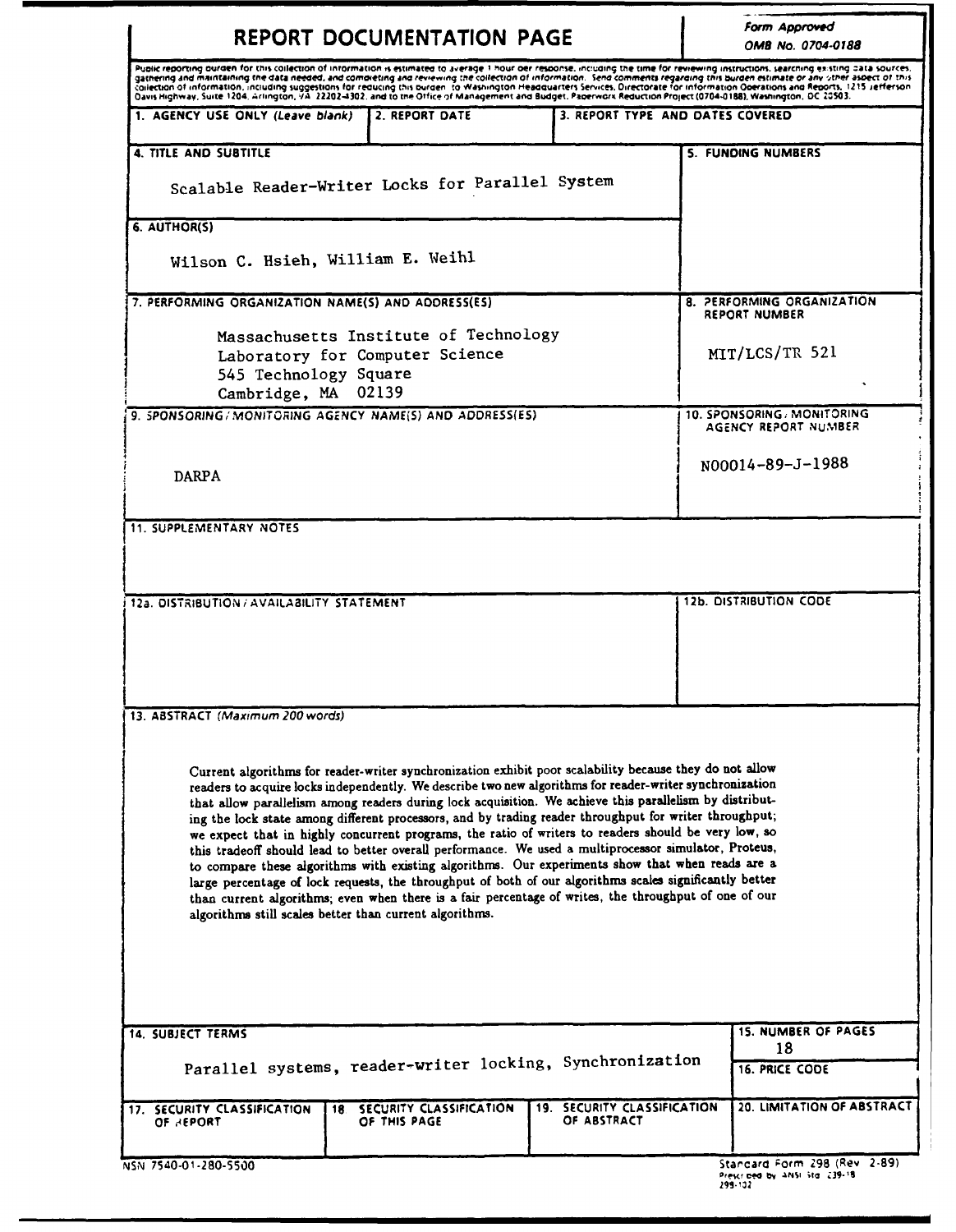# **Scalable Reader-Writer Locks for Parallel Systems**

**by**

Wilson **C.** Hsieh William **E. Weihl**

November **1991**

#### Abstract

Current algorithms for reader-writer synchronization exhibit poor scalability because they do not allow readers to acquire locks independently. We describe two new algorithms for reader-writer synchronization that allow parallelism among readers during lock acquisition. We achieve this parallelism **by** distributing the lock state among different processors, and **by** trading reader throughput for writer throughput; we expect that in **highly** concurrent programs, the ratio of writers to readers should be very low, **so** this tradeoff should lead to better overall performance. We used a multiprocessor simulator, Proteus, to compare these algorithms with existing algorithms. Our experiments show that when reads are a large percentage of lock requests, the throughput of both of our algorithms scales significantly better than current algorithms; even when there is a fair percentage of writes, the throughput of one of our algorithms still scales better than current algorithms.

Keywords: Parallel systems, Reader-writer locking, Synchronization.

#### **@** Massachusetts Institute of Technology **1991**

This research was supported **by** the National Science Foundation under grant **CCR-8716884, by** the Defense Advanced Research Projects Agency (DARPA) under Contract **N00014-89-J-1988,** and **by** an equipment grant from the Digital Equipment Corporation. The first author was also supported **by** a National Science Foundation Graduate Fellowship.

> Massachusetts Institute of Technology Laboratory for Computer Science Cambridge. Massachusetts **02139**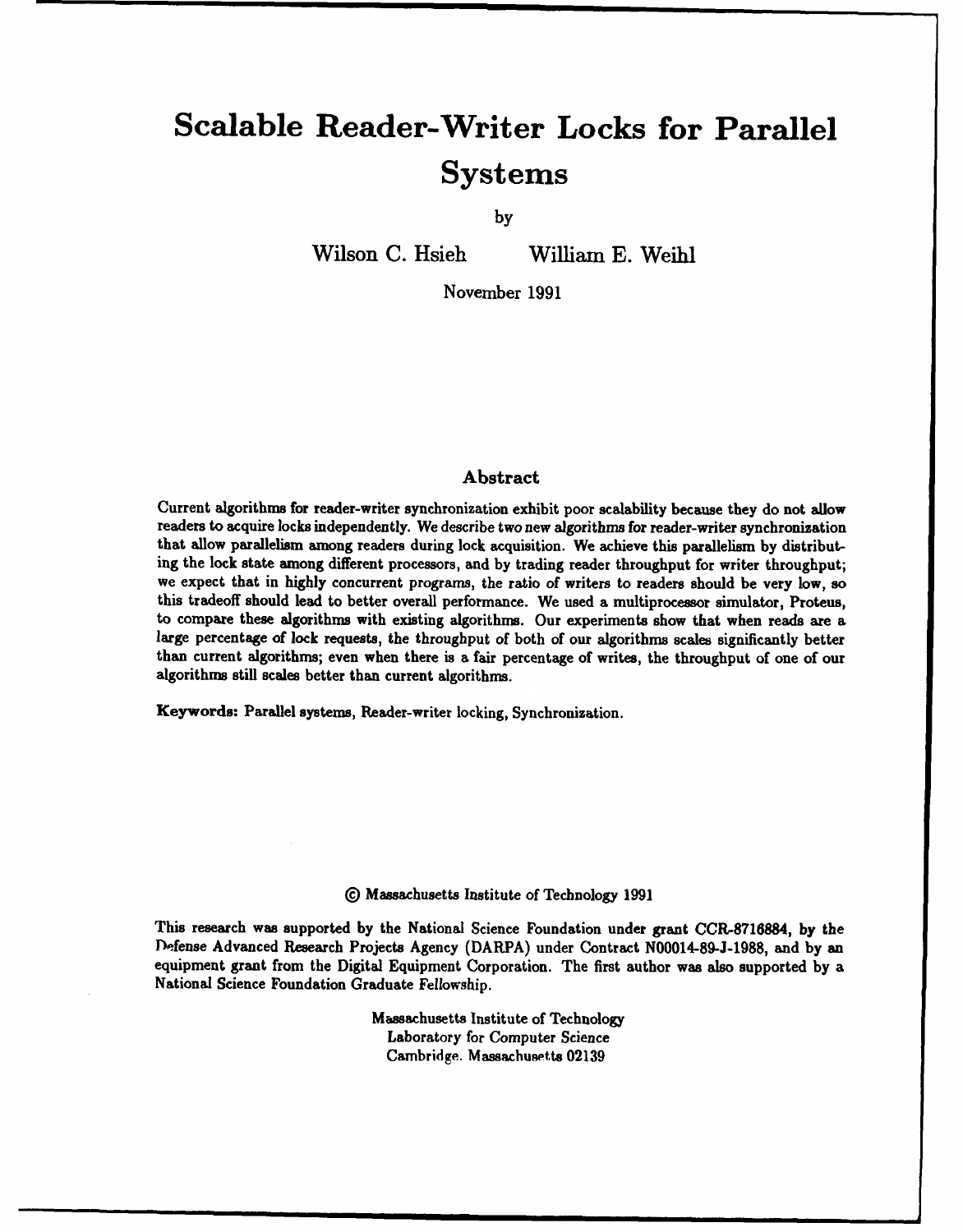#### 2 *1 INTROD UCTfON*

## **1 Introduction**

Synchronization has been an area of research in computer science since the **1960's.** Although synchronization mechanisms for uniprocessors are well understood, the same cannot be said for multiprocessors. Two factors increase the relative cost of synchronization on multiprocessors: network communication costs and resource contention. Since synchronization occurs quite frequently on multiprocessors, it is important to develop high-throughput, low-contention synchronization mechanisms. In this paper we describe our research on reader-writer synchronization for shared-memory multiprocessors.

Recent work has focused on developing good algorithms for mutual exclusion on shared-memory multiprocessors **[2,** 12, 14]. Lamport's work [12] concentrates on minimizing the number of remote memory accesses; unfortunately, his algorithm leads to spinning over the network in the absence of caches. Anderson's lock **[2]** and Mellor-Crummey and Scott's lock [14] are similar: they both use fetchand-add (or similar operations) to eliminate remote spinning; as a result, their algorithms generate very little network traffic.

Reader-writer locks relax the constraints of mutual exclusion: a given reader-writer lock can be held **by** multiple readers, but can only be held **by** one writer at a time; in addition, a given lock cannot be held simultaneously **by** both readers and writers. Such a lock can be used to ensure the sequential consistency of shared memory, as long as all readers and writers obey the locking protocol. Reader-writer locks are extremely useful for multiprocessors, since shared memory is a common abstraction on multiprocessors. Our interest in reader-writer locks lies in the fact that there is an opportunity for parallelism among readers that has not been exploited in previous work.

Reader-writer locks were first described **by** Courtois et al. **[8]** in **1971.** Recent papers **by** Mellor-Crummey and Scott [14, **15]** have presented several new algorithms for reader-writer synchronization in shared-memory multiprocessors. Their algorithms are based on the use of atomic operations such as "fetch-and-add" and "compare-and-swap", and are extensions of their work on algorithms for mutual exclusion synchronization.

Mellor-Crummey and Scott call their algorithms for reader-writer synchronization "scalable"; unfortunately, they define "scalable" to mean that the throughput of lock acquisition remains constant as the number of processors that request the lock increases. This definition of scalability, although satisfactory for mutual exclusion algorithms, is unsatisfactory for reader-writer synchronization. In particular, if all (or a large number of) processes are readers, the throughput of lock acquisition should increase linearly with the number of processors, since the semantics of read-locks does not preclude multiple readers from acquiring locks in parallel.

We have developed two new algorithms for reader-writer synchronization that tak, advantage of this opportunity for parallelism. Our algorithms provide scalable throughput for readers; they differ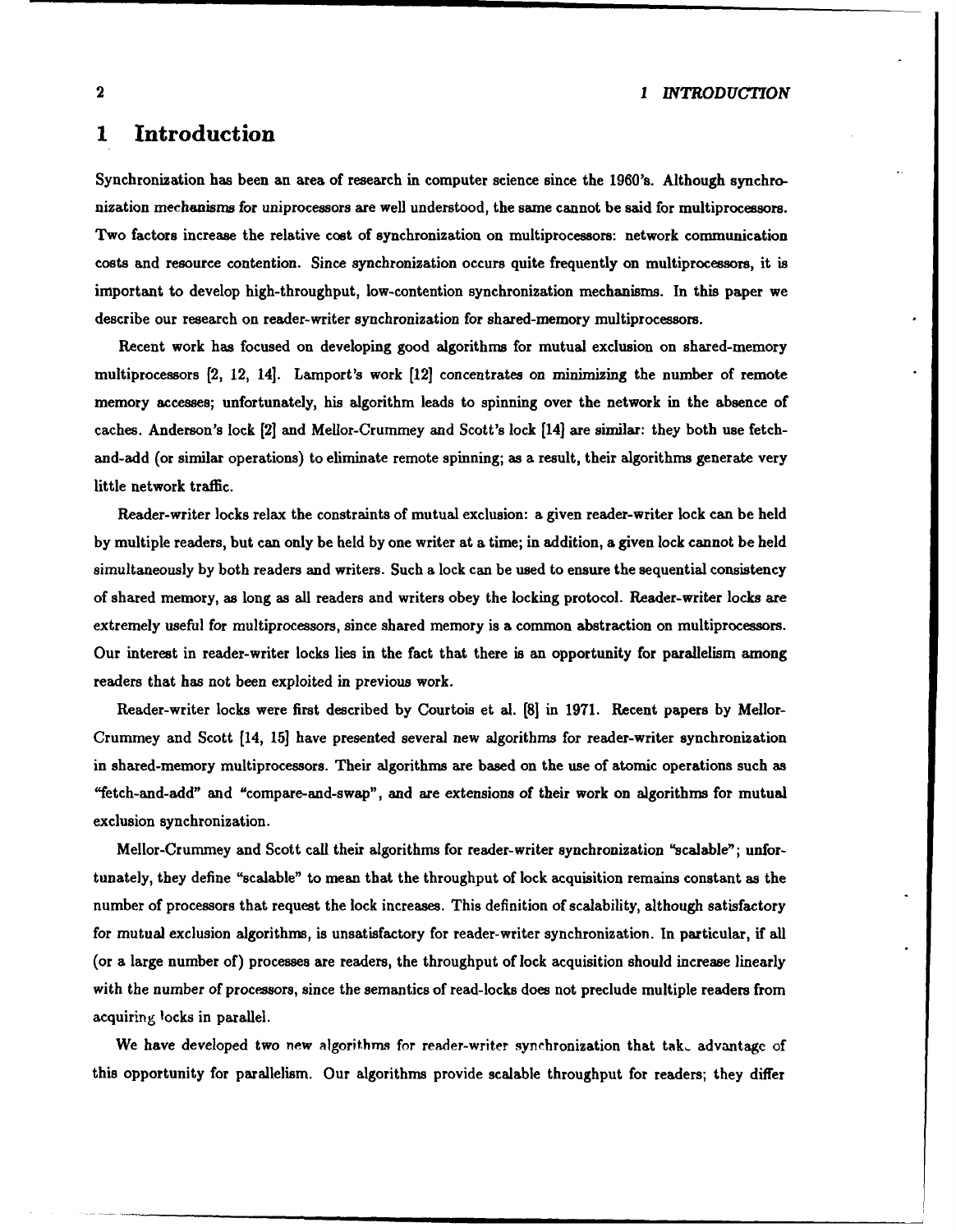in the tradeoffs that they make between the costs for readers and for writers. Using Proteus [4, **5, 9],** a multiprocessor simulator, we compared their performance with two standard algorithms. When a large proportion of lock requests are reads, one of our algorithms scales substantially better than recent algorithms. Indeed, our results show that previously described algorithms **[15]** do not scale at all.

In Section 2 we describe our two new algorithms: *static* and *dynamic* reader-writer locks. In Section **3** we describe the experiments that we performed to compare our algorithms with two other algorithms. Section 4 evaluates the algorithms, Section 5 discusses related and future work, and we draw conclusions in Section **6.**

## 2 Our Algorithms

We present two new spin-waiting algorithms for reader-writer synchronization on shared-memory multiprocessors: the *static* and the *dynamic* algorithms. These algorithms were designed to handle one process per processor; however, they could be easily modified to handle multiple processes per processor. We view network delay and contention as the primary issues in achieving high-performance synchronization; the additional overhead to support multiple processes per processor should not affect the relative performance of our algorithms. Our model assumes that shared memory is partitioned among the processors; each processor has "local" shared memory that can be accessed without going over the network.

All of our algorithms use spin-waiting, but readers in the *static* and *dynamic* algorithms spin only on local memory. We use "semaphore" to mean a word of memory that is accessed using test-and-set with exponential backoff; we do not use test-and-test-and-set, as we do not assume the presence of caches.'

The literature describes several different fairness conditions that can be implemented **(3, 8, 161:** firstcome-first-serve, reader-priority, and fair-readers priority are but a few. We have not implemented any of these conditions, as we consider fairness to be a secondary concern. The addition of fairness constraints would involve additional synchronization, which would probably lead to a reduction in performance.

#### 2.1 Static algorithm

Our *static* algorithm allocates one semaphore per processor, plus an extra semaphore that acts as a gate on writers. In order to acquire a *static* lock, a reader acquires a local semaphore, whereas a writer must acquire all of the semaphores. The gate is present to keep the writers from interfering excessively with readers. In an earlier version that did not have the gate, the performance of the first reader was poor, because all of the writers were trying to acquire its semaphore. Figure **1** outlines the structure of a *static*

**<sup>&#</sup>x27;We place a linut on the backoff; without a limit, we quickly overflowed 32 bits in most of our experiments.**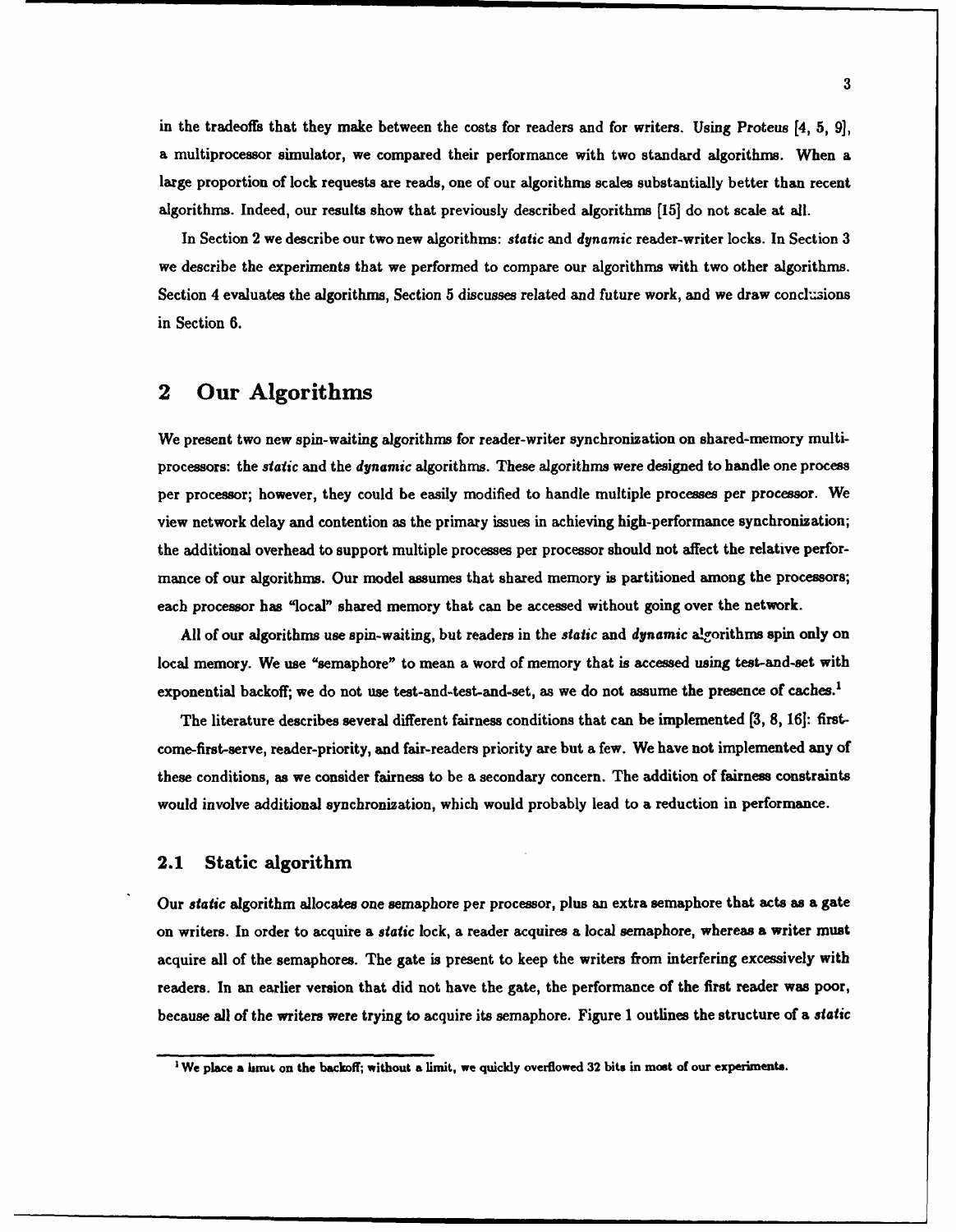

R - reader **W -**writer



lock: an arrow from a process points to a semaphore that the process must acquire in order to acquire the reader-writer lock. When releasing a *static* lock, a reader simply releases its local semaphore; a writer releases all of the semaphores. The lock can be viewed as a quorum of semaphores, where the read quorum is 1 and the write quorum is n. We call this algorithm *static* since the quorum is static.

The *static* lock has two important properties: readers do not interfere with each other, and readers do not have to go over the network to acquire a lock. This algorithm performs extremely well when all lock requests are reads: a reader only needs to acquire a local semaphore. Unfortunately, the fact that readers never interfere means that writers must do a substantial amount of work in systems with many processors; when even a few percent of the requests are writes, the throughput suffers dramatically, since a writer must acquire a semaphore on every processor in order to acquire a *static* lock.

#### 2.2 Dynamic algorithm

Our *dynamic* algorithm provides each processor with a semaphore and a bit that indicates whether the semaphore is "valid." Figure 2 outlines the structure of a *dynamic* lock (note that the reader queue and valid list are pointers to shared-memory). A *dynamic* lock can be viewed as a variant of the *static* lock that keeps track of the active readers in a centralized location; this saves work for writers, as they do not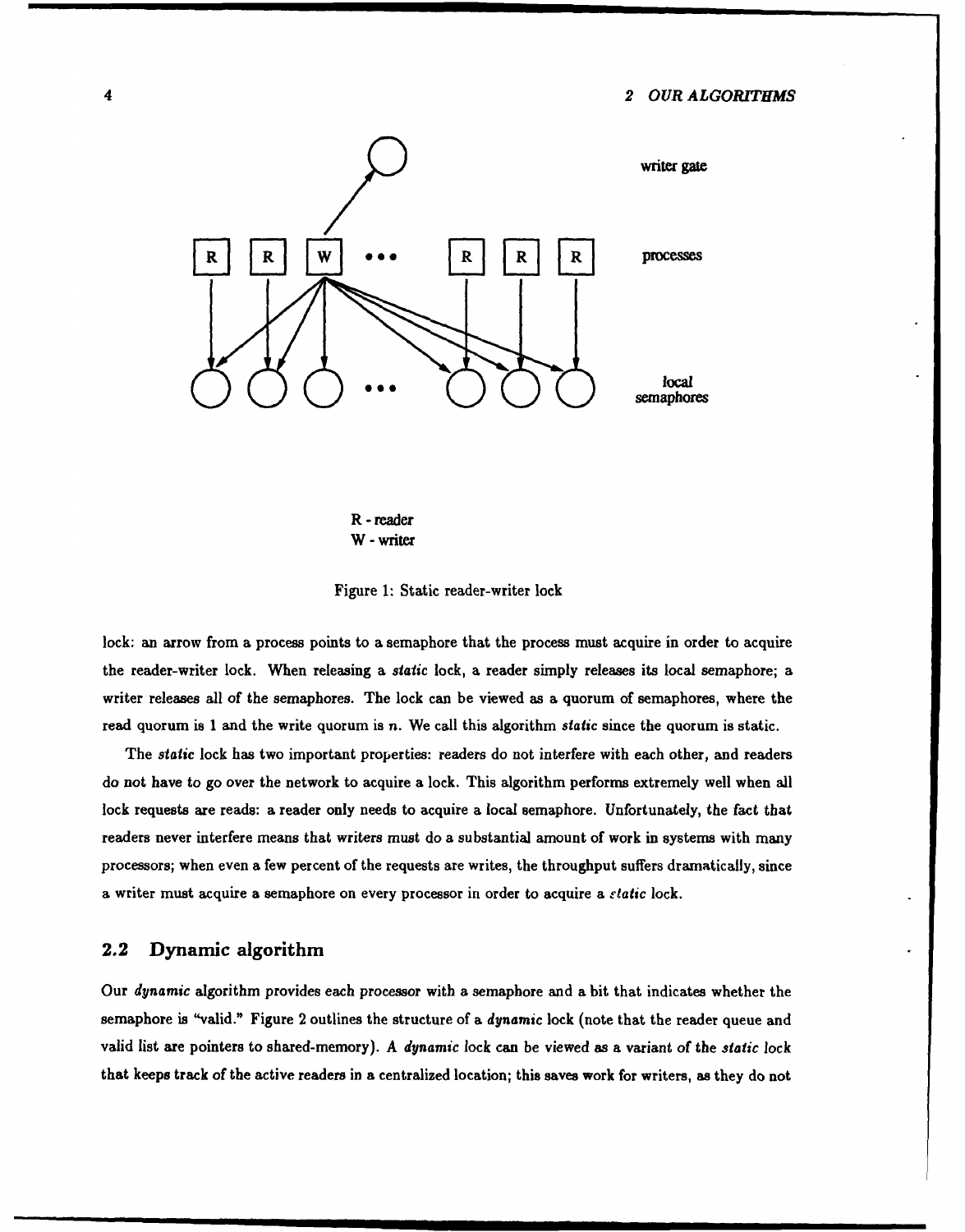

W -writer

Figure 2: Dynamic reader-writer lock

have to contact every processor on every lock acquisition and release. We call this algorithm *dynamic* since the write quorum is dynamically maintained.

The list of valid semaphores is protected **by** a Mellor-Crummey and Scott **(MCS)** mutual exclusion lock [14].<sup>2</sup> If a reader tries to acquire a *dynamic* lock and its semaphore is valid, it can just acquire the semaphore3 ; otherwise, it must acquire the **MCS** mutex. After the reader has acquired the mutex, it checks the writer bit. **If** there is an active writer (i.e.. the writer bit is set), it adds itself to the reader queue, releases the mutex, and waits; otherwise, it adds its semaphore to the list, marks its semaphore valid and acquires it, and releases the mutex. Waiting is implemented using semaphores: the waiting process enqueues the address of its local semaphore, sets the semaphore, releases the mutex, and then spins until the semaphore is cleared; the process that performs the wakeup just clears the semaphore. In order for a reader to release a *dynamic* lock, it just needs to release its local semaphore.

In order for a writer to acquire a *dynamic* lock, it must first acquire the mutex protecting the list. **If**

 $3$ The MCS mutual exclusion lock should not be confused with their reader-writer lock, although they are very similar.  $3$  However, the reader must check the validity of its semaphore after acquiring the semaphore; if it **the reader must acquire the mutex.**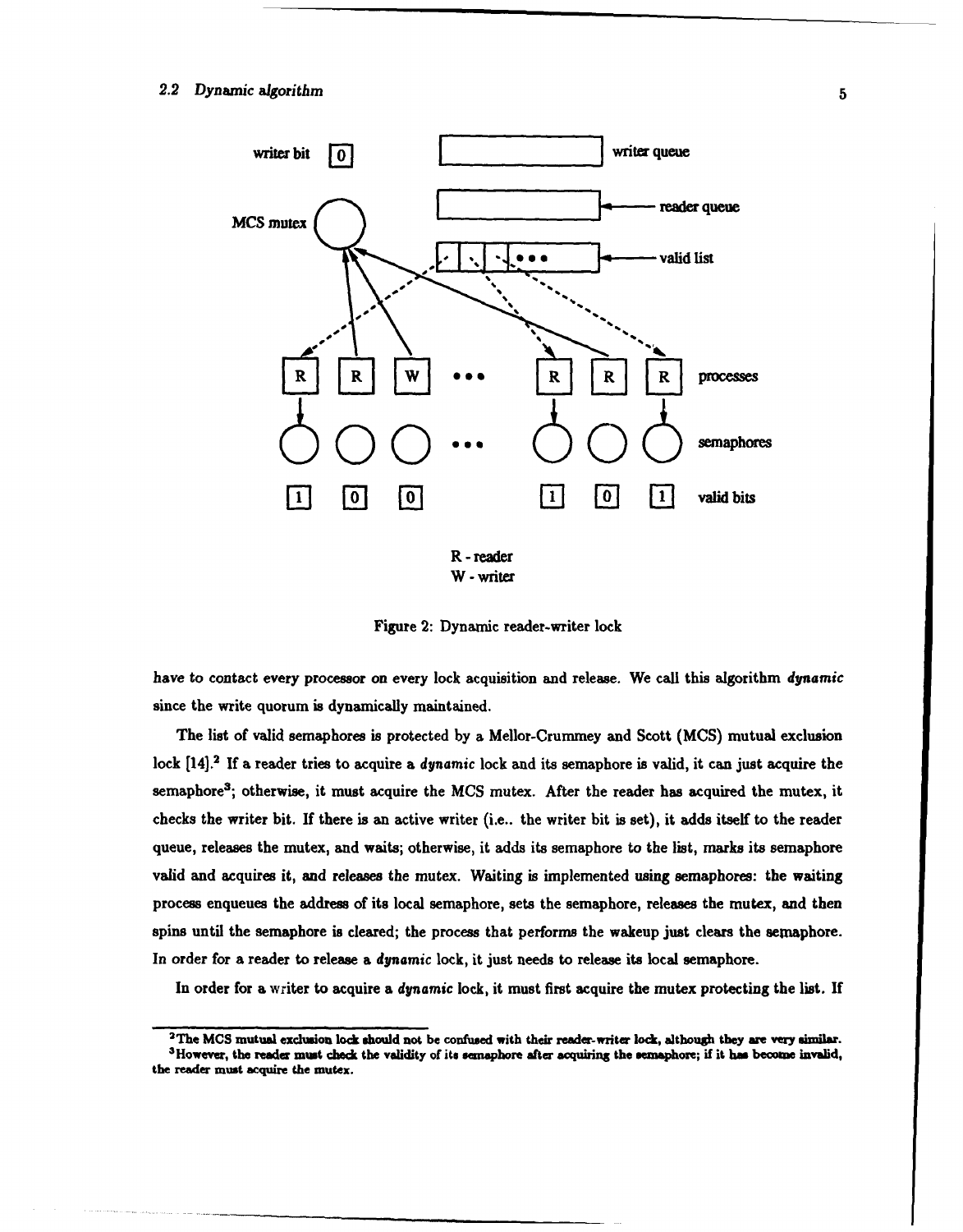there is an active writer (i.e., the writer bit is set), it puts itself on the writer queue, releases the mutex, and waits. Otherwise, it sets the writer bit and releases the mutex. The writer then invalidates all of the semaphores on the valid list, clears the valid list, and then waits for each semaphore to be cleared, which ensures that there are no readers with locks. The writer then has the lock, and can continue. **A** writer unlocks a *dynamic* lock **by** first reacquiring the mutex, and then checking if there is a waiting writer. **If** a writer is waiting, the unlocking writer wakes it up, and then releases the mutex. **If** there is no waiting writer, it checks if there are waiting readers. **If** there are, it swaps the pointers for the valid list and the reader queue, makes all of the waiting readers' semaphores valid, clears the writer bit, and releases the mutex; if there are no waiting readers, it just clears the writer bit and releases the mutex.

Although readers can interfere with each other in this algorithm, they do not always do so; two readers can only interfere with each other when they are both trying to acquire the **MCS** mutex to make their semaphores valid. The reason that we make them interfere is to reduce the amount of work that a writer must do; this decreases the throughput of readers, but increases the throughput of writers and the overall throughput. In addition, although a reader might have to go over the network to acquire a lock, it does not have to go over the network if its local semaphore is valid.

## **3** Experiments

We compared the performance of various algorithms for reader-writer synchronization using the Proteus simulator, a high-performance, reconfigurable multiprocessor simulator that was developed at MIT [4, **5, 9].** Proteus is an execution-driven simulator that interleaves the execution of an application program with the simulation of the underlying architecture. This structure makes it possible for Proteus to achieve a high degree of accuracy, which has been confirmed **by** several experiments **[7, 9].** We configured Proteus to run our experiments on k-ary 1-cubes, 2-cubes, and 3-cubes of various sizes: **1,** 2, 4, **8, 27,** 64, and **125** processors. Although the Proteus simulator does allow us to simulate shared-memory caches, we did not do so, as we did not want the choice of caching scheme to affect our results. In addition, we wanted to make the movement of data as explicit as possible.

We measured throughput under various different percentages of read requests: **0%, 50%, 75%, 95%, 99%,** and **100%.** In each experiment, every process executes a tight loop; at each iteration, each process chooses whether to act as a reader with percentage  $p<sup>4</sup>$  When any process completes 400 iterations, the experiment stops. When  $p = 99$ , however, the experiment runs until 1600 iterations complete; the larger number of iterations is necessary in order to make sure that each process completes a reasonable number

 $4$  Given a chance of  $p$  percent that an operation is a read, it is not true that at any time  $p$  percent of the processes are readers:  $p$  must be weighted by the time a reader takes to acquire and release a lock relati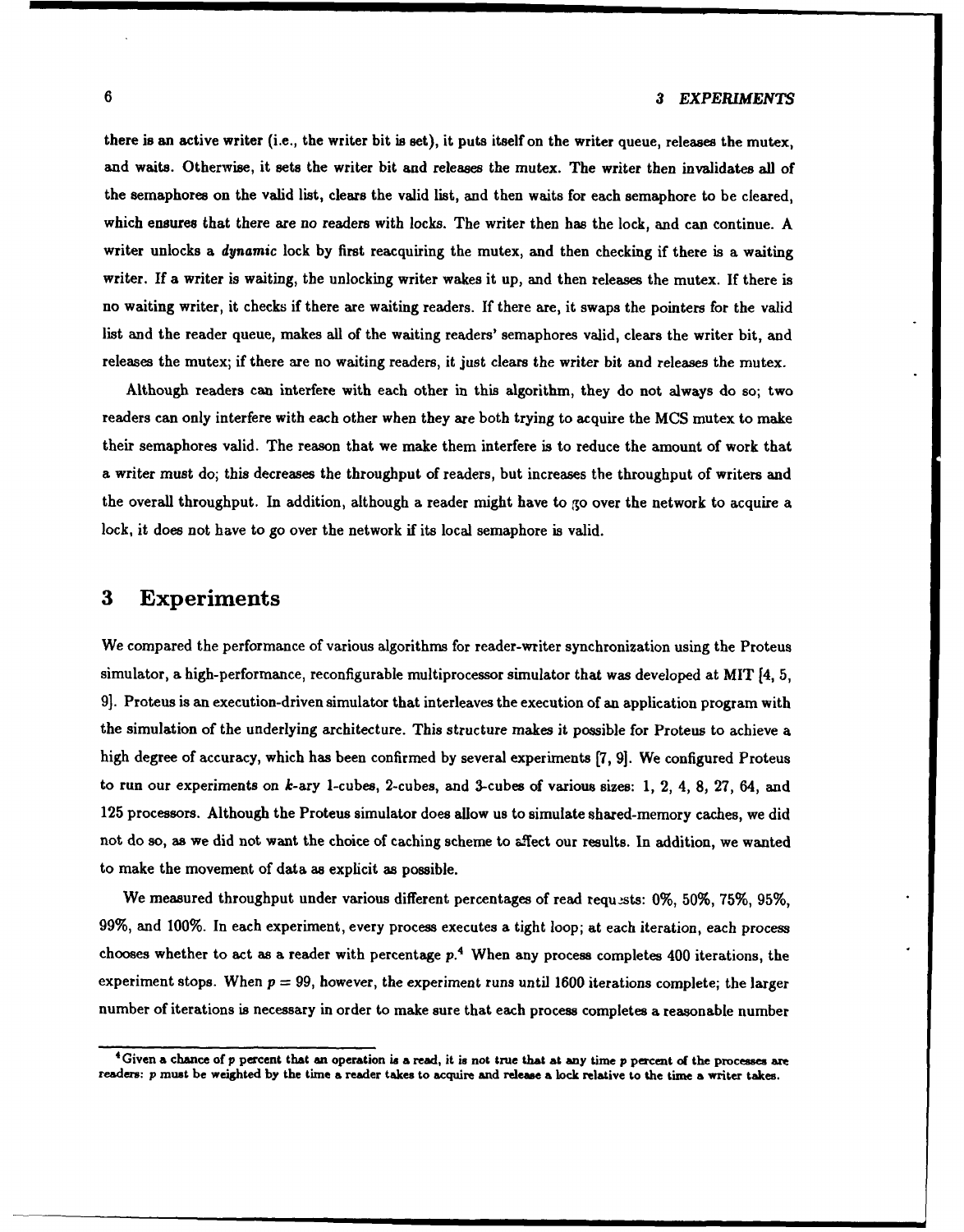of writes. When the first process finishes, we stop measuring throughput so that the drop **in** contention (and resulting increase in throughput) as processes finish is factored out of our results.

The last parameter that we varied is the time spent holding the lock. In one set of experiments, each process spends **0** cycles holding the lock. This measures how the algorithms scale at the highest contention levels, and also demonstrates how the overhead for lock acquisition and release scales. In the other set of experiments, each process spends **50** cycles holding the lock; this is intended to model a simple system where each process spends a relatively small amount of time holding a lock. We did not vary the time spent outside of the lock, since the effect of that would be equivalent to having fewer processes accessing the lock.

#### **3.1** Existing Algorithms

We compared our two new algorithms with two "standard" algorithms: a *monitor-based* algorithm and an *MCS* algorithm. The first algorithm is a simple extension to a monitor-based reader-writer lock **[3];** it is intended to model a very simple implementation of a reader-writer lock. The *MCS* algorithm is the fair version of the **MCS** reader-writer lock **[15].**

#### **3.2** Monitor-based algorithm

Figure **3** outlines the structure of a reader-writer lock based on a monitor. **A** reader that requests a *monitor-based* lock must first acquire the monitor, which is implemented as a semaphore. It then checks the writer bit; if it is **0,** the reader increments the reader count and releases the monitor; otherwise, it enqueues itself on the reader queue, releases the monitor, and waits. In order **to** release a *monitor-based* lock, a reader must acquire the monitor, decrement the reader count, and release the monitor. **If** the process finds that it is the only reader (i.e., the number of readers is **0** after the decrement), it wakes up a writer and sets the writer bit before releasing the monitor.

**A** writer that requests a *monitor-based* lock must first acquire the monitor. **If** there is already a writer, or if there are any readers, the writer enqueues itself on the writer queue. Otherwise, it sets the writer bit and releases the monitor. In order to release a *monitor-based* lock, a writer must acquire the monitor, clear the writer bit, and then release the monitor. **If** there are waiting readers, the writer wakes them all, and sets the reader count appropriately; if there are no waiting readers and there is a waiting writer, it wakes that writer, and sets the writer bit.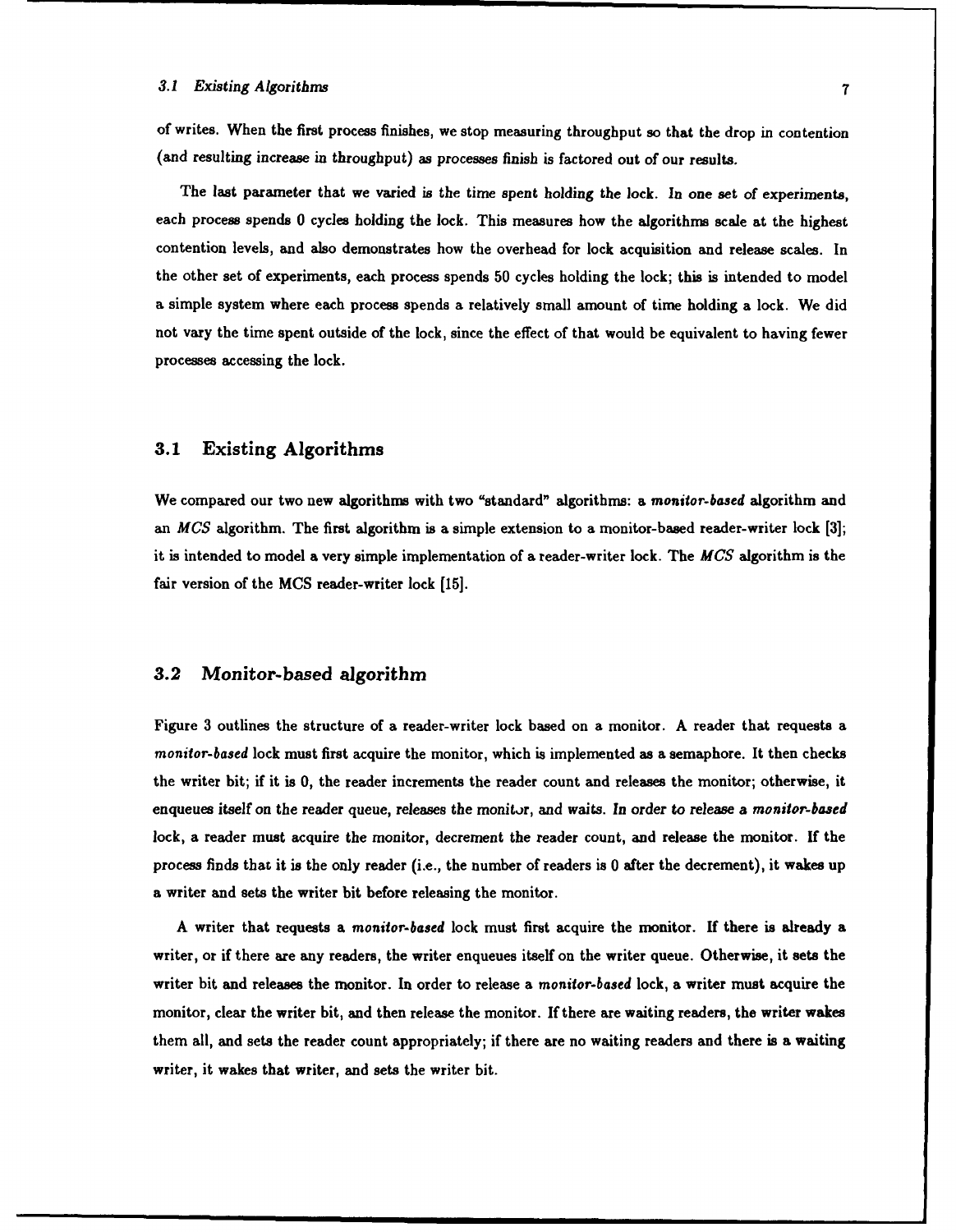#### **8** *4 PERFORMANCE EVALUATION*



Figure **3:** Monitor lock

#### **3.3** Fair Queue

The *MCS* algorithm is one version of the **MCS** reader-writer lock **[15];** it can be viewed as an extension of a monitor lock where the 'monitor" is controlled **by** using the *compare- and-swap* primitive. The *MCS* algorithm is fair because it is FIFO; processes are allowed to run in the order in which they are enqueued. Although Mellor-Crummey and Scott avoid creating significant network traffic with their algorithm, they impose two requirements on processes: there is still serialization to acquire a lock, and every process must go over the network to acquire a lock.<sup>5</sup> Our algorithms attempt to avoid imposing these two requirements, and in doing so achieve better performance.

## 4 Performance Evaluation

Figures 4-15, which were produced **by** the Proteus simulator, illustrate the results of our experiments. Throughput is measured in iterations completed per **1000** machine cycles: an iteration consists of a lock

<sup>3</sup>These requirements are present because the **MCS** lock is an extension of the **MCS** mutual exclusion lock, and so retains most of its characteristics.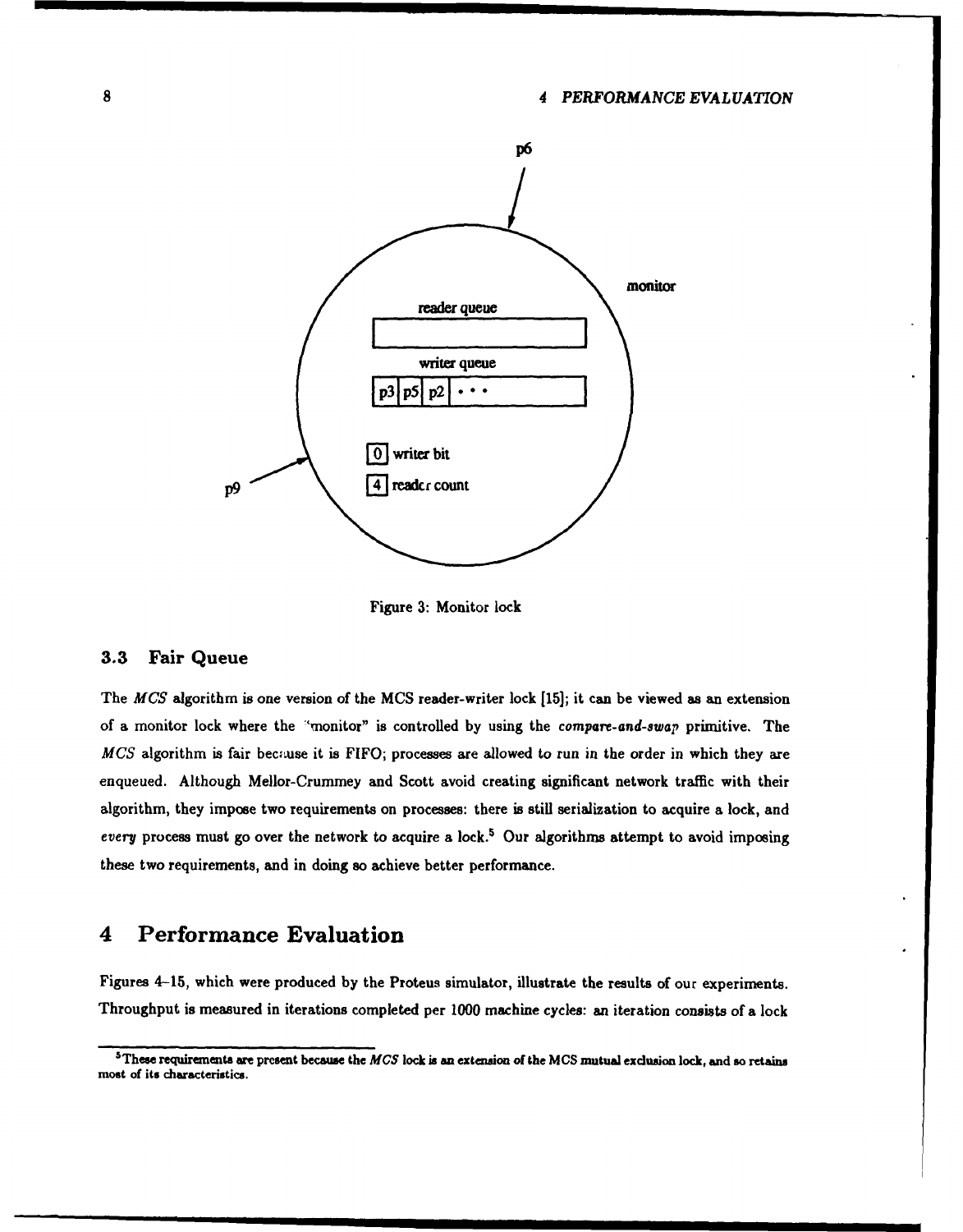acquisition followed **by** a release. Even though we performed our experiments on a completely different platform than Mellor-Crummey and Scott's, it is important to note that the behavior of their algorithm that we observed is very similar to what is presented in their paper **[15].**

#### 4.1 Comparing Lock Overhead

Figures 4-9 illustrate how the various algorithms scale when processes spend **0** cycles inside the lock; this demonstrates how the overhead of lock acquisition and release affects throughput. Figure 4 demonstrates that both of our algorithms scale linearly with **100%** readers, whereas the *MCS* and the *monitor-based* locks do not allow any real parallelism among readers in their access to the lock; we cut the graph off so that the data for the *monitor-based* and *MCS* algorithms could be seen.

Figure **5** demonstrates that the *static* algorithm does not scale well, even with a small percentage of writes, because a writer incurs overhead proportional to the number of processors. With a small number of processors, a writer does not have to acquire many semaphores; however, as the number of processors increases, the throughput of acquiring a write-lock decreases dramatically, and becomes a limiting factor. The dynamic algorithm continues to perform quite well: with 64 or more processors, it achieves a throughput that is an order of magnitude higher than that achieved **by** the *MCS* algorithm.

As Figure **6** illustrates, the *static* algorithm does **not** scale when we decrease the ratio of reads to writes. The throughput of writers begins to dominate the curve; the shape of the curve begins to look like  $1/n$ , where n is the number of processors. This makes sense, as the latency for a writer increases linearly with n. The throughput curve for our *dynamic* algorithm also begins to flatten; we do not get an increase in throughput as the number of processors increases. As the number of processors increases, it is more likely that any process is performing or waiting to perform a write, since the writer latency increases; the throughput of writes becomes the limiting factor for total throughput.

We can see from Figure **7** that the *MCS* algorithm begins to outperform the *dynamic* algorithm as the nimber of writes becomes substantial. However, the *dynamic* lock is within a constant factor of the *MCS* lock, and these factors are larger than they should be, as we did not work hard to tune our implementation of the *dynamic* lock. For example, when a process reads the valid list, it performs a remote read for every element in the **list. A** more efficient implementation would read the list in larger blocks, which would result in lower latency and less network contention. For this reason, we believe that even at a lower percentage of reads, the performance of the *dynamic* lock could be comparable to that of the *MCS* lock.

Figures **8** and **9** demonstrate that as the number of writers increases, the *MCS* algorithm performs even better relative to the others. This is to be expected, since our algorithms **are** designed to take advantage of a large number of readers. Interestingly, the *dynamic* algorithm performs at least as well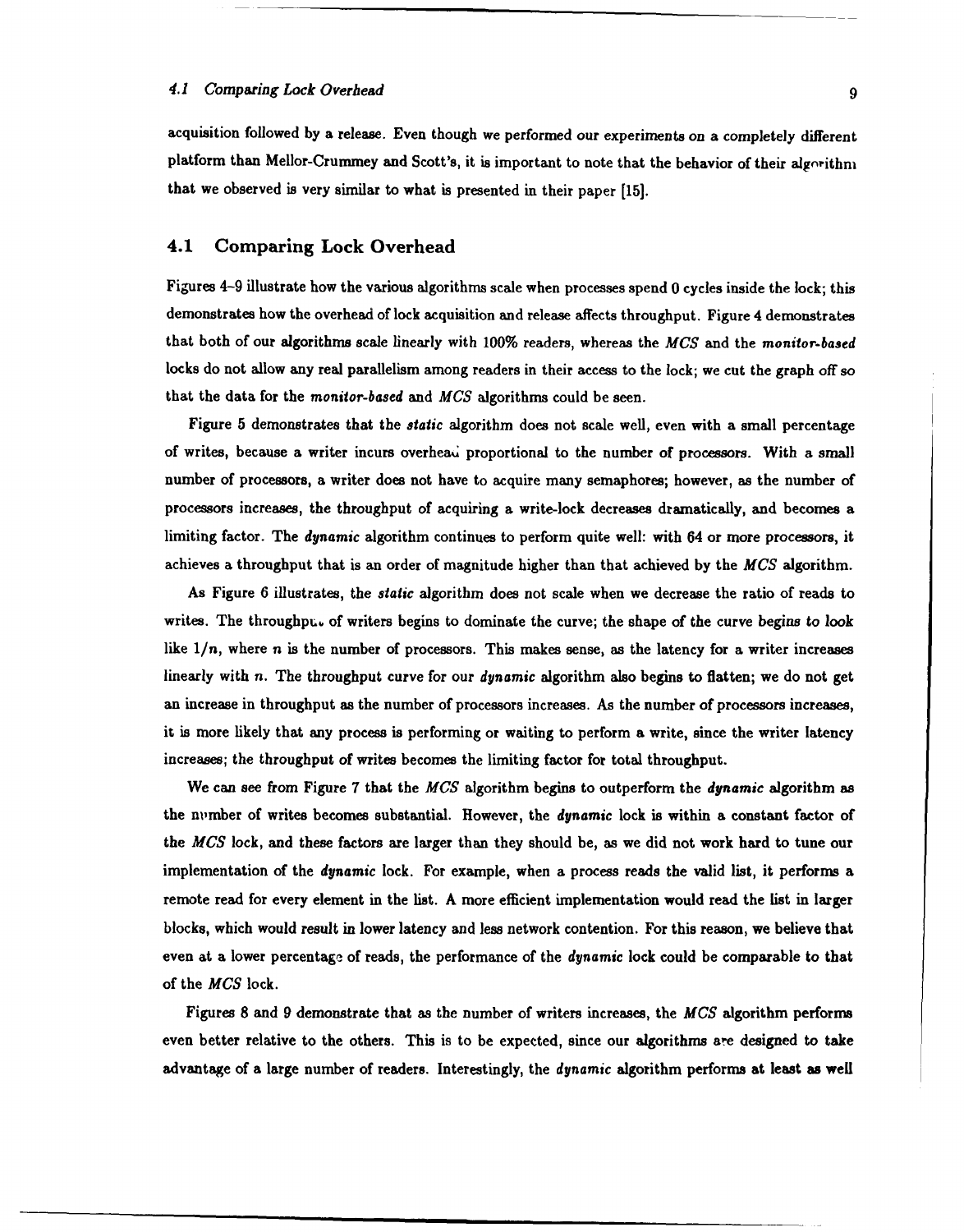

#### Throughput vs processors, 100% reads

Figure 4: Scalability of Reader-Writer Lock Algorithms at 100% reads, 0% writes, 0 cycles in lock



#### Throughput vs processors, 99% reads

Figure 5: Scalability of Reader-Writer Lock Algorithms at 99% reads, 1% writes, 0 cycles in lock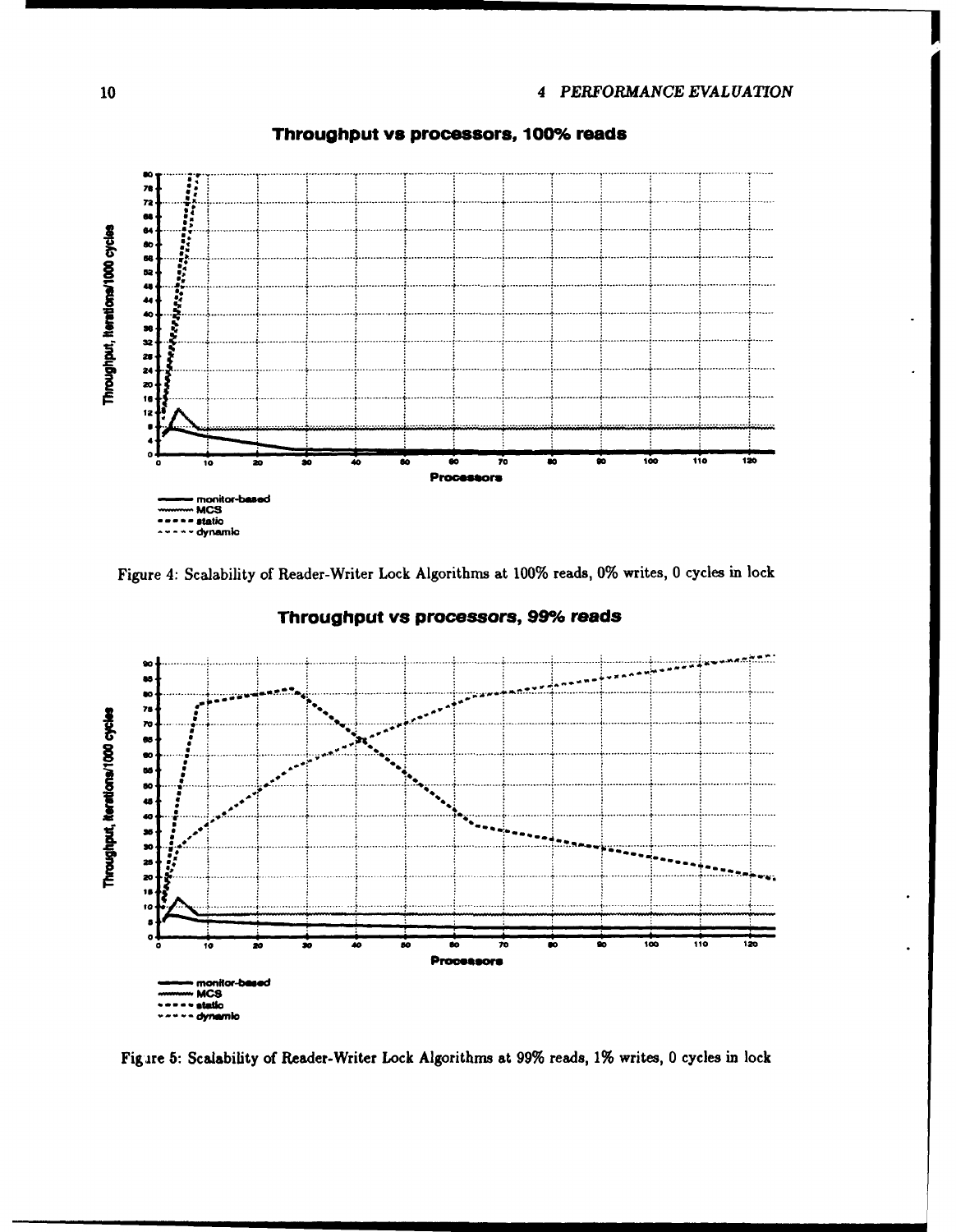#### 4.1 Comparing Lock Overhead



#### Throughput vs processors, 95% reads





#### Throughput vs processors, 75% reads

Figure 7: Scalability of Reader-Writer Lock Algorithms at 75% reads, 25% writes, 0 cycles in lock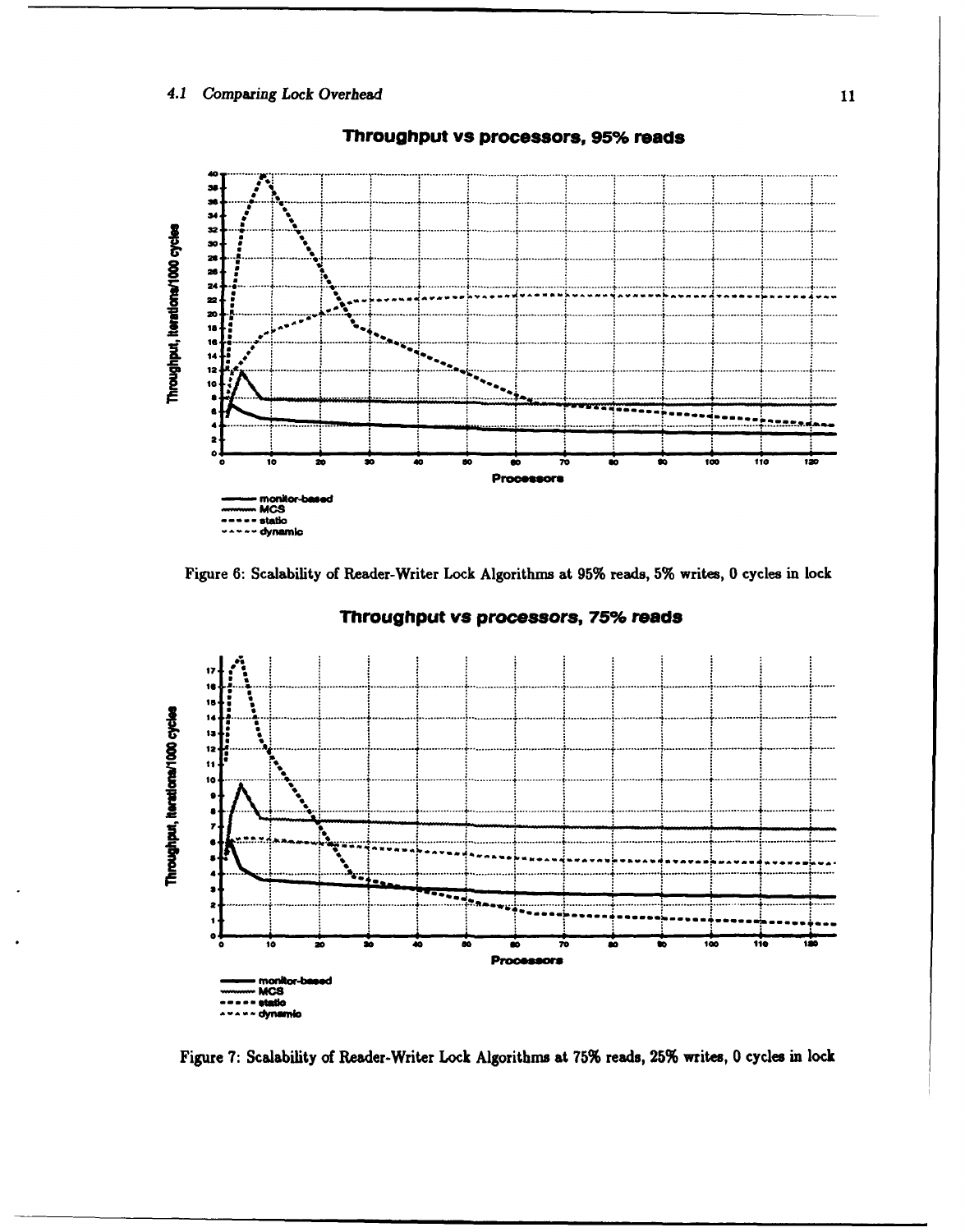

Throughput vs processors, 50% reads

Figure 8: Scalability of Reader-Writer Lock Algorithms at 50% reads, 50% writes, 0 cycles in lock



#### Throughput vs processors, 0% reads

Figure 9: Scalability of Reader-Writer Lock Algorithms at 0% reads, 100% writes, 0 cycles in lock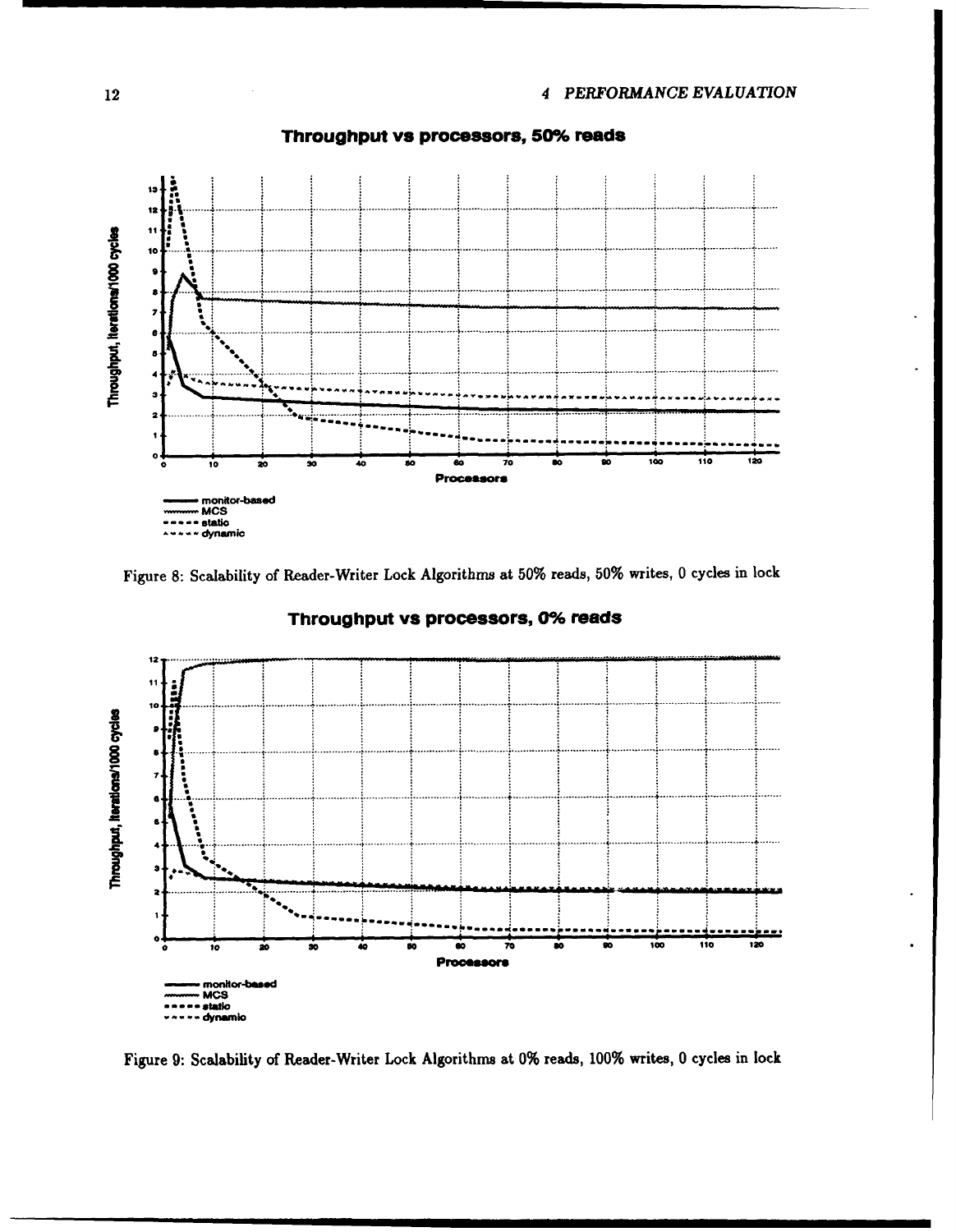

## Throughput vs processors, 100% reads, 50 cycles in lock

Figure 10: Scalability of Reader-Writer Lock Algorithms at 100% reads, 0% writes, 50 cycles in lock



Throughput vs processors, 99% reads, 50 cycles in lock

Figure 11: Scalability of Reader-Writer Lock Algorithms at 99% reads, 1% writes, 50 cycles in lock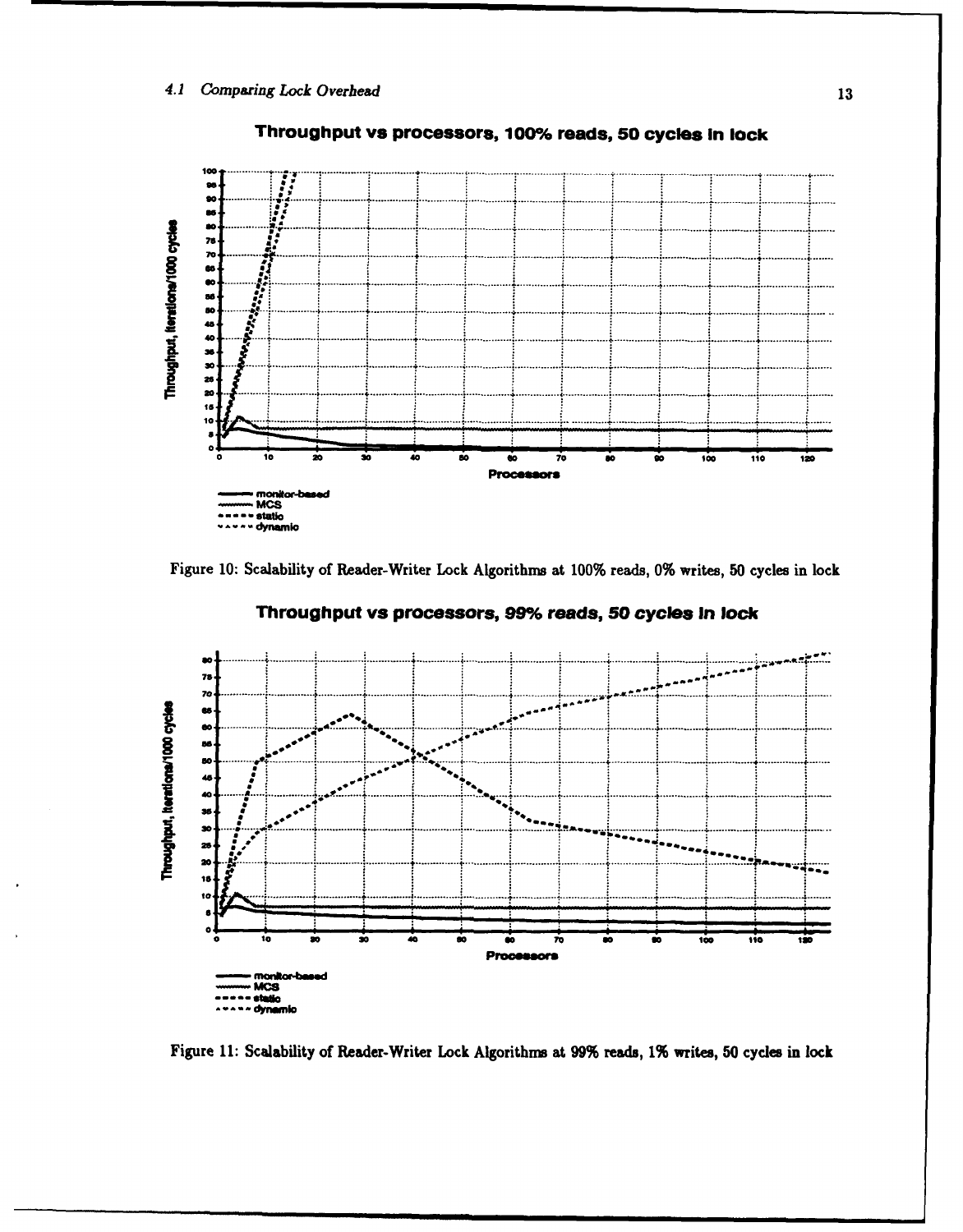

Throughput vs processors, 95% reads, 50 cycles in lock

Figure 12: Scalability of Reader-Writer Lock Algorithms at 95% reads, 5% writes, 50 cycles in lock



Throughput vs processors, 75% reads, 50 cycles In lock

Figure 13: Scalability of Reader-Writer Lock Algorithms at 75% reads, 25% writes, 50 cycles in lock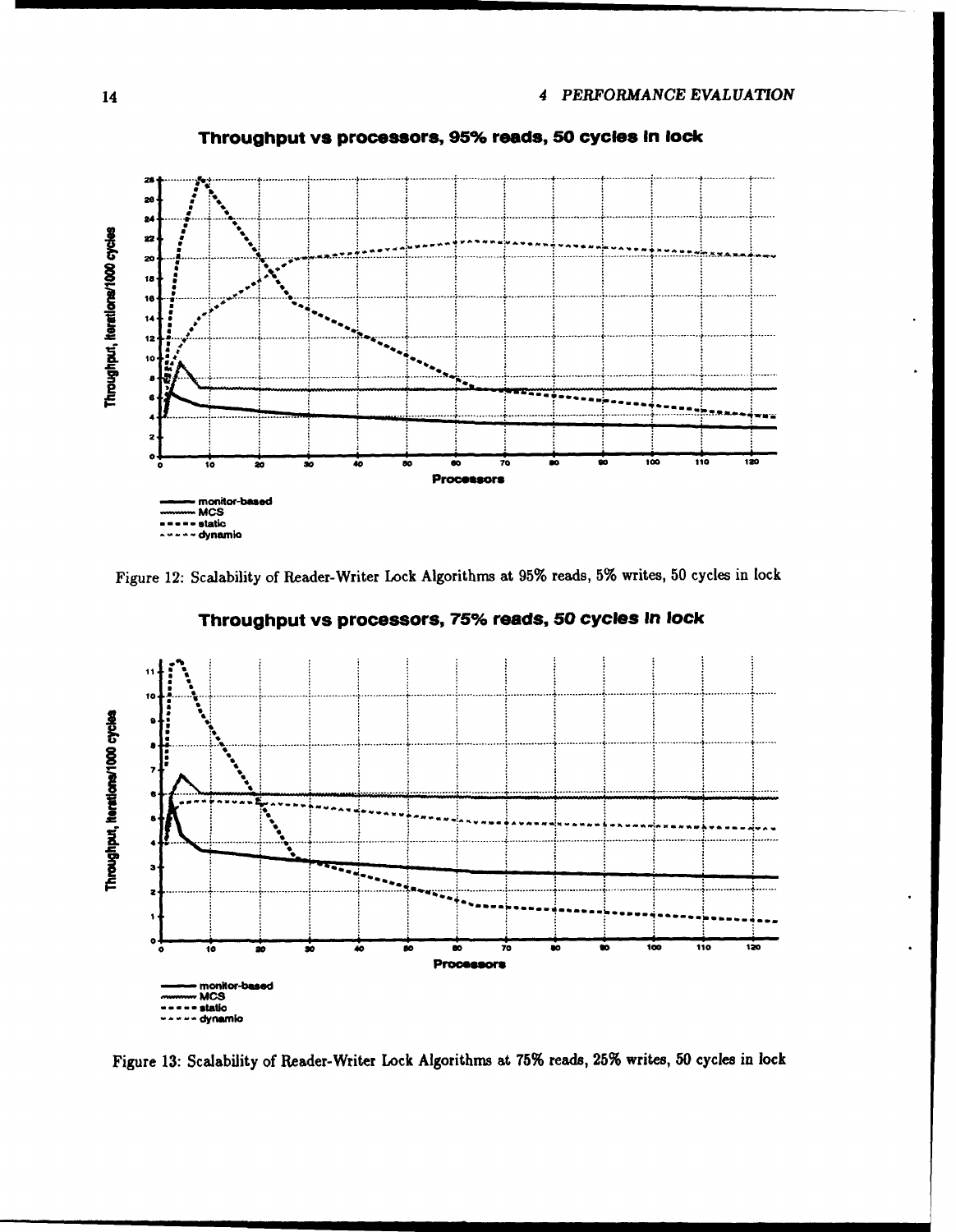

## Throughput vs processors, 50% reads, 50 cycles in lock





Throughput vs processors, 0% reads, 50 cycles in lock

Figure 15: Scalability of Reader-Writer Lock Algorithms at 0% reads, 100% writes, 50 cycles in lock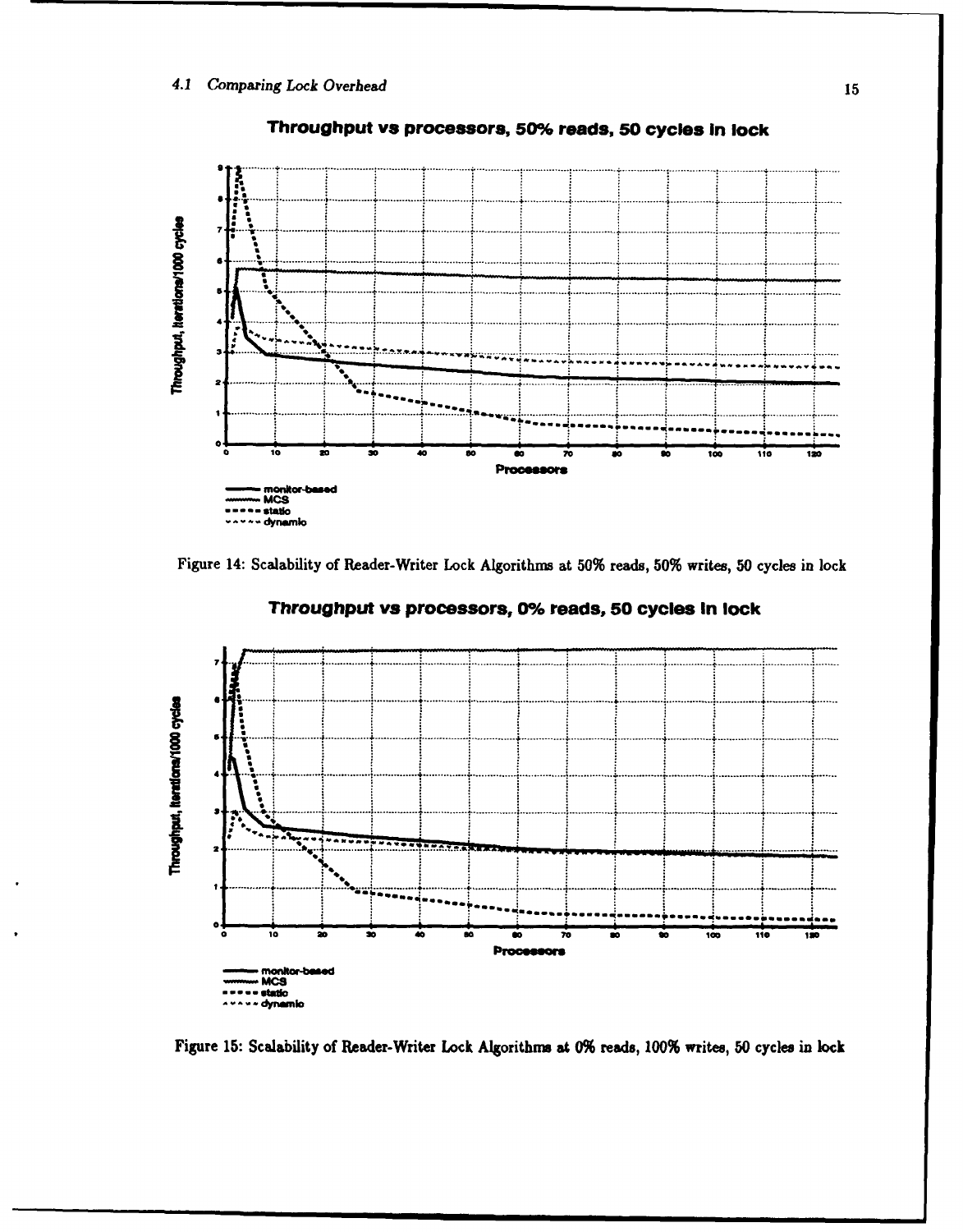as the *monitor-based* algorithm, even with **0%** readers.

#### **4.2 Performance Under A Synthetic Load**

Figures **10-15** illustrate how the various algorithms scale when processes spend **50** cycles inside the lock. This models a more realistic situation, where processes do spend some time holding a lock. The shapes of the throughput curves in these figures are very similar to those in Figures 4-9, and we can draw similar conclusions.

## **5** Related Work

This work is very similar to work in distributed filesystems **[6, 171,** although the thrust is different. Our goal is to increase throughput in multiprocessors, whereas the main motivation in distributed systems has typically been to avoid the latency of remote lock requests. Burrows' **MFS** filesystem **[6]** uses a locking scheme that resembles our *dynamic* lock, where a central server keeps track of all of the processes with read locks. The Vaxcluster system **[17]** provides a distributed lock manager that allows a more general locking semantics than reader-writer synchronization; *its* structure is also similar, in that each resource has an associated lock-manager that keeps track of the outstanding locks for that resource.

Distributed systems also deal with dropped messages, network partitions, and processor failures; however, most multiprocessor systems are not designed to deal with such occurrences. The use of time-based expiration of locks has been explored **by** Gray and Cheriton as a means of dealing with faulttolerance **(10]:** a process that requests a lock gets a *lease,* which expires after a certain time. It would be interesting to combine such a mechanism with the *dynamic* algorithm, as we expect that fault-tolerance will become more important as multiprocessors scale.

There is also some similarity between this work and research on cache coherence. The *dynamic* lock can be viewed as directly implementing a directory-based cache consistency scheme for a reader-writer lock [1]: the valid list is analogous to a directory of possible readers. Simila, ly, the static lock can be viewed as generalizing a bus-based (broadcast) cache consistency scheme.

Recent work has explored two-phase (spin, then block) algorithms for waiting in multiprocessors **[11, 13.** This work has shown that two-phase algorithms perform better than pure spinning or blocking, and that some two-phase strategies perform within a constant factor of the offline optimal decision to spin or block. In generalizing our algorithms to handle multiple processes per processor, it would be very useful to incorporate this work.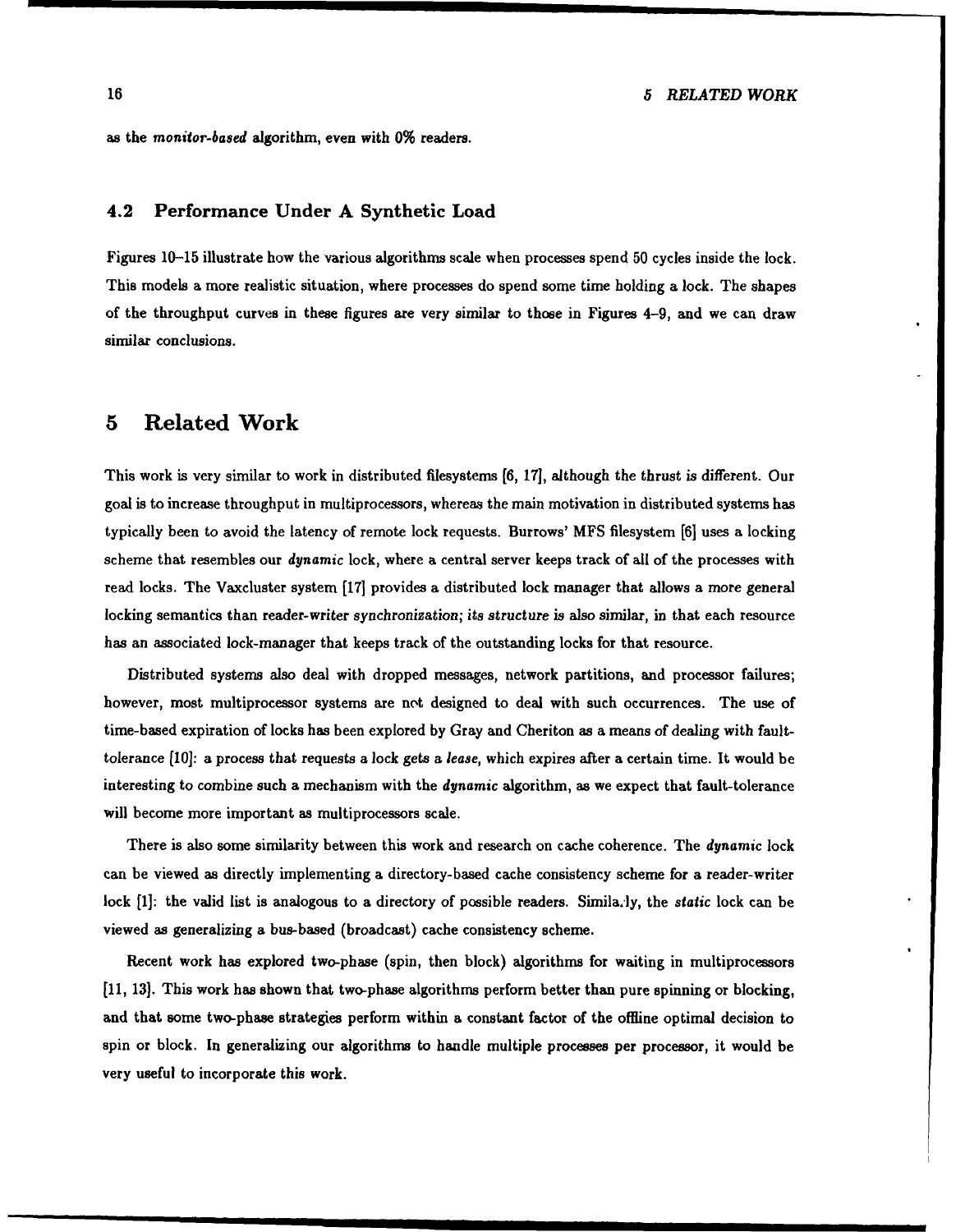## **6** Conclusion

We have experimented with two new algorithms for reader-writer synchronization, in the hope that the opportunity for parallelism *between* readers would allow us to achieve higher throughput than existing algorithms. Although the *static* algorithm does not exhibit better performance (except when there are very few writes), the *dynamic* algorithm achieves substantially higher throughput and better scalability than current algorithms.

In environments where reads are a high percentage of lock requests, the *dynamic* algorithm performs significantly better than the *MCS* lock. When writes are a significant proportion of lock requests, the *MCS* lock performs slightly better. This is to be expected, for as the percentage of writes increases, a reader-writer lock increasingly behaves like a mutex. In **highly** parallel systems, it is likely that writes to heavily shared memory will be infrequent; if there are many such writes in an application, the parallelism available is likely to be very low.

It would be useful to find analytic bounds on the performance of reader-writer locks; we could then evaluate in a more absolute sense how the *dynamic* lock performs. We actually designed another algorithm that uses combining-tree techniques: we intended this algorithm to be more adaptive than the *dynamic* algorithm. Unfortunately, this tree-based algorithm always performs worse than the dynamic algorithm. We are investigating the possibility of improving this algorithm; in particular, the use of blocking instead of spinning may help.

An important implication of our research is that the design of an algorithm should take into account the semantics of the problem. The *MCS* lock does not take advantage of the differences in semantics between reader-writer synchronization and mutual exclusion; as a result, the throughput that it achieves for readers does not scale. Our results suggest that significant performance advantages can be obtained **by** paying careful attention to the semantics of synchronization primitives.

## **7** Acknowledgments

We would like to thank Eric Brewer and Chris Dellarocas for their help with Proteus, as well as for providing Proteus as a platform. Thanks to Eric Brewer, Adrian Colbrook, Beng-Hong Lim, Sharon Perl, and Carl Waldspurger for their help in greatly improving this paper, and to Bob Gruber and Paul Wang for their time in discussing this research.

## References

**[1]** Anant Agarwal, Richard Simoni, John Hennessy, and Mark Horowitz. An Evaluation of Directory Schemes for Cache Coherence. In *Proceedings of the 15th Annual International Symposium on*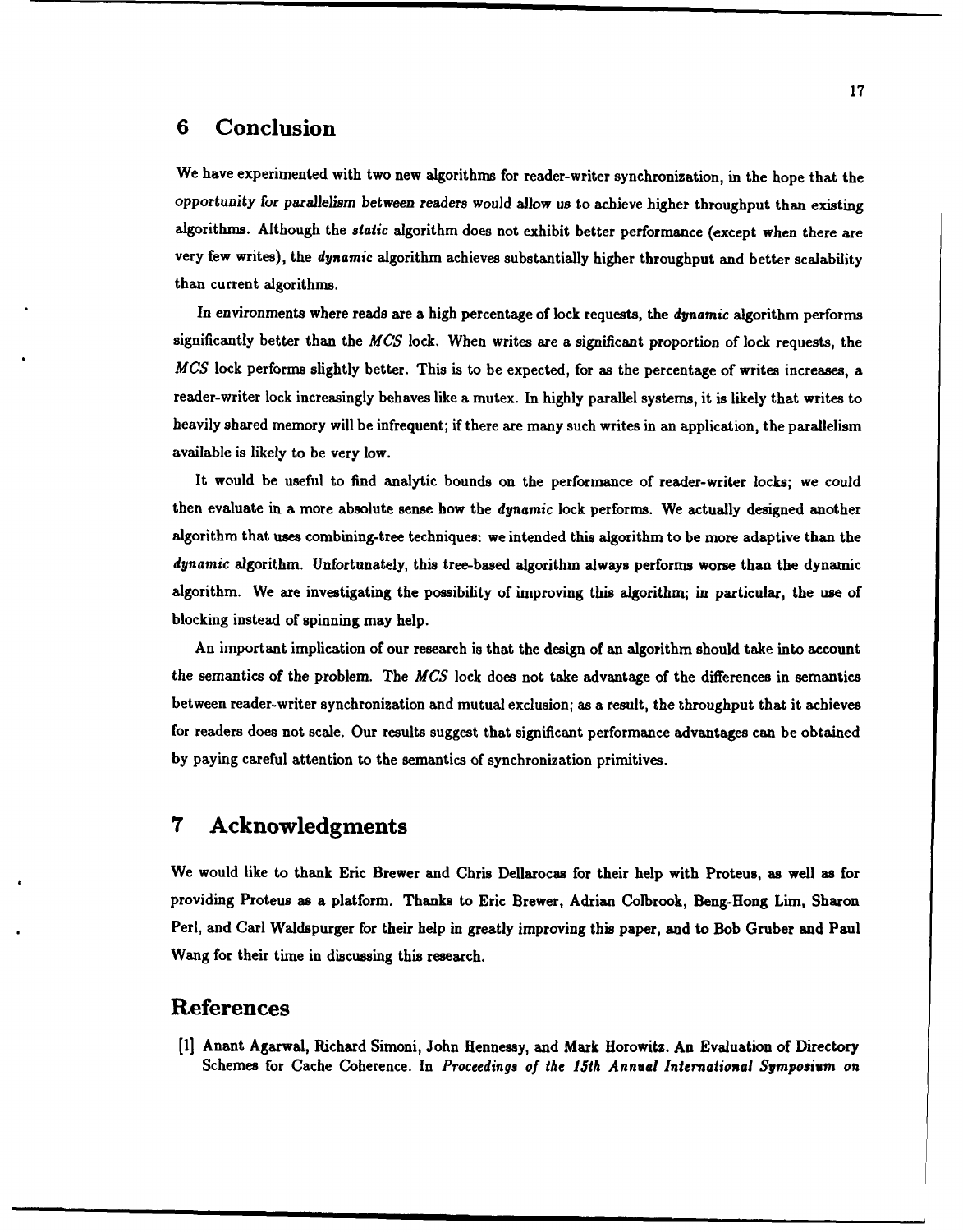*Computer Architecture,* May **30-June** 2, **1988,** pages **280-289.**

- **[2]** Thomas **E.** Anderson. The Performance of Spin Lock Alternatives for Shared-Memory Multiprocessors. In *IEEE Transactions on Parallel and Distributed Systems,* **1(1),** January **1990,** pages **6-16.**
- **(3]** Toby Bloom. Synchronization Mechanisms for Modular Programming Languages. **MS** thesis, MIT, MIT/LCS/TR,211, January **1979.**
- [4] Eric **A.** Brewer. Aspects of a High-Performance Parallel-Architecture Simulator. **MS** thesis, MIT, December **1991.**
- **[5]** Eric **A.** Brewer, Chrysanthos **N.** Dellarocas, Adrian Colbrook, and William **E.** Weihl. Proteus: **A** High-Performance Parallel-Architecture Simulator. MIT, MIT/LCS/TR-516, September **1991.**
- **[6]** Michael Burrows. Efficient Data Sharing. PhD dissertation, University of Cambridge, September **1988.**
- **[7]** Adrian Colbrook, Eric **A.** Brewer, Chrysanthos **N.** Dellarocas, and William **E.** Weihl. An Algorithm for Concurrent Search Trees. In *Proceedings of the 1991 International Conference on Parallel Processing,* August **12-16, 1991,** Volume III, pages 138-141.
- **[81 P.J.** Courtois, F. Heymans, and D.L. Parnas. Concurrent Control with "Readers" and "Writers". *Communications of the ACM,* **14(10):667-668,** October 1971.
- **[9]** Chrysanthos **N.** Dellarocas. **A** High-Performance Retargetable Simulator for Parallel Architectures. **MS** thesis, MIT, MIT/LCS/TR-505, June **1991.**
- **[10]** Cary **G.** Gray and David R. Cheriton. Leases: An Efficient Fault-Tolerant Mechanism for Distributed File Cache Consistency. In *Proceedings of the 12th A CM Symposium on Operating Systems Principles,* December **3-6, 1989,** pages 202-210.
- **[11]** Anna R. Karlin, Kai Li, Mark **S.** Manassee, and Susan Owicki. Empirical Studies of Competitive Spinning for Shared-Memory Multiprocessors. To appear in *Proceedings of the 13th ACM Symposium on Operating Systems Principles,* October **13-16, 1991.**
- [12] Leslie Lamport. **A** Fast Mutual Exclusion Algorithm. Research Report **7,** Digital Systems Research Center, October **31, 1986.**
- **[13]** Beng-Hong Lim and Anant Agarwal. Waiting Algorithms for Synchronization in Large-Scale Multiprocessors. MIT VLSI Memo **91-632,** July **1991.**
- [14] John M. Mellor-Crummey and Michael L. Scott. Synchronization Without Contention. In *Proceedings of the Fourth Internationol Conference on Architectural Support for Programming Languages and Operating Systems,* April **8-11, 1991,** pages **269-278.**
- **[15]** John M. Mellor-Crummey and Michael L. Scott. Scalable Reader-Writer Synchronization for Shared-Memory Multiprocessors. In *Proceedings of the Third ACM SIGPLAN Symposium on Principles and Practices of Parallel Programming,* April **21-23, 1991,** pages **106-113.**
- **[16]** M. Raynal. *Algorithms for Mutual Exclusion.* MIT Press, **1986,** pages **90-97.**
- **[17]** William **E.** Snaman, Jr., and David W. Thiel. The VAX/VMS Distributed Lock Manager. In *Digital Technical Journal,* Digital Equipment Corporation, Number **5,** September **1987,** pages 29-44.